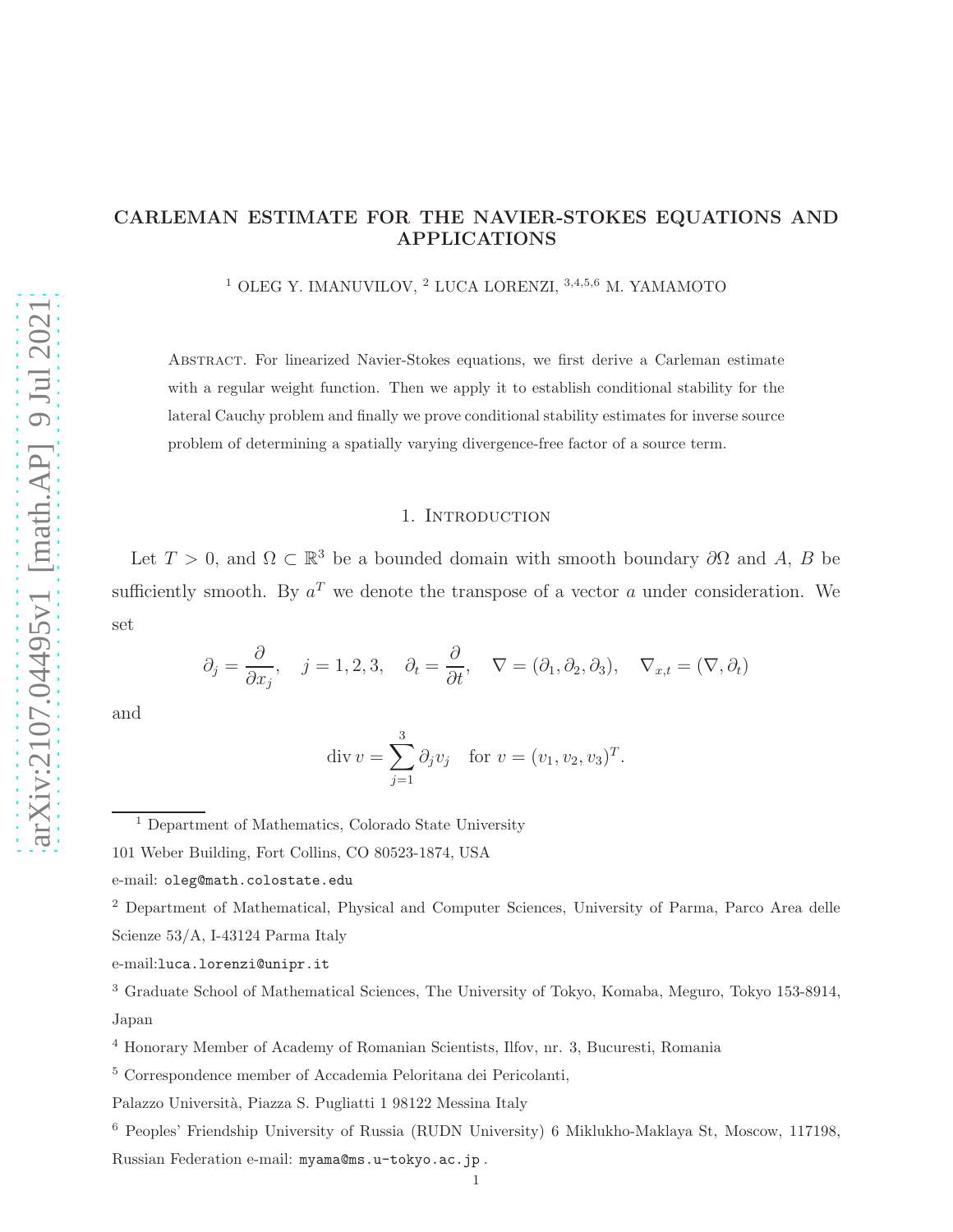We consider

$$
\begin{cases}\n\partial_t v(x,t) - \Delta v + (A(x,t) \cdot \nabla)v + (v \cdot \nabla)B(x,t) + \nabla p = F(x,t), \\
\text{div } v(x,t) = 0, \quad x \in \Omega, \ 0 < t < T.\n\end{cases} \tag{1.1}
$$

Let  $\Gamma \subset \partial\Omega$  and  $\Omega_0 \subset \Omega$  be given subboundary and subdomain.

In this article, we consider the following two problems.

Continuation of solution by Cauchy data on  $\Gamma \times (0,T)$ . Let  $(v, p)$  satisfy (1.1) with  $F = 0$  and let  $I \subset (0, T)$ . Then determine  $(v, p)$  in  $\Omega_0 \times I$  by v and its derivatives on  $\Gamma \times (0,T)$ .

**Inverse source problem.** Let  $t_0 \in (0,T)$  be given and let  $(v, p)$  satisfy  $(1.1)$ . Then determine F by v and its derivatives on  $\Gamma \times (0,T)$  and  $v(\cdot,t_0)$ .

A method based on Carleman estimate by Bukhgeim and Klibanov [\[5\]](#page-29-0) is applicable for proving stability estimates for these problems. Since [\[5\]](#page-29-0), there have been many works for parabolic, hyperbolic and other types of equations. We refer only to Beilina and Klibanov [\[1\]](#page-29-1), Bellassoued and Yamamoto [\[3\]](#page-29-2), Imanuvilov and Yamamoto [\[14\]](#page-30-0), [\[16\]](#page-30-1), [\[17\]](#page-30-2), Klibanov [\[19\]](#page-30-3), Klibanov and Timonov [\[20\]](#page-30-4), Yamamoto [\[22\]](#page-30-5). Here the references are very limited and see also the references in the above works.

On the other hand, there are not sufficient works on inverse problems by the same methodology for the Navier-Stokes equations in spite of the importance. We refer only to Imanuvilov and Yamamoto [\[15\]](#page-30-6), Bellassoued, Imanuvilov and Yamamoto [\[2\]](#page-29-3), Boulakia [\[4\]](#page-29-4), Choulli, Imanuvilov, Puel and Yamamoto [\[6\]](#page-29-5), Fabre [\[7\]](#page-29-6), Fan, Di Cristo, Jiang and Nakamura [\[8\]](#page-29-7), Fan, Jiang and Nakamura [\[9\]](#page-29-8). See also Imanuvilov and Yamamoto [\[17\]](#page-30-2), [\[18\]](#page-30-7) as for inverse problems for the fluid equations.

Huang, Imanuvilov and Yamamoto [\[11\]](#page-29-9) recently simplified the method by [\[5\]](#page-29-0) and here we apply it. We remark that we use the same type of Carleman estimate for the Navier-Stokes equations as [\[2\]](#page-29-3) but the derivation of a Carleman estimate is simpler than [\[2\]](#page-29-3).

Thus, in this article, we aim at improving the results in [\[2\]](#page-29-3), and the main achievements are:

• a more feasible Carleman estimate (Theorem 1) for the applications.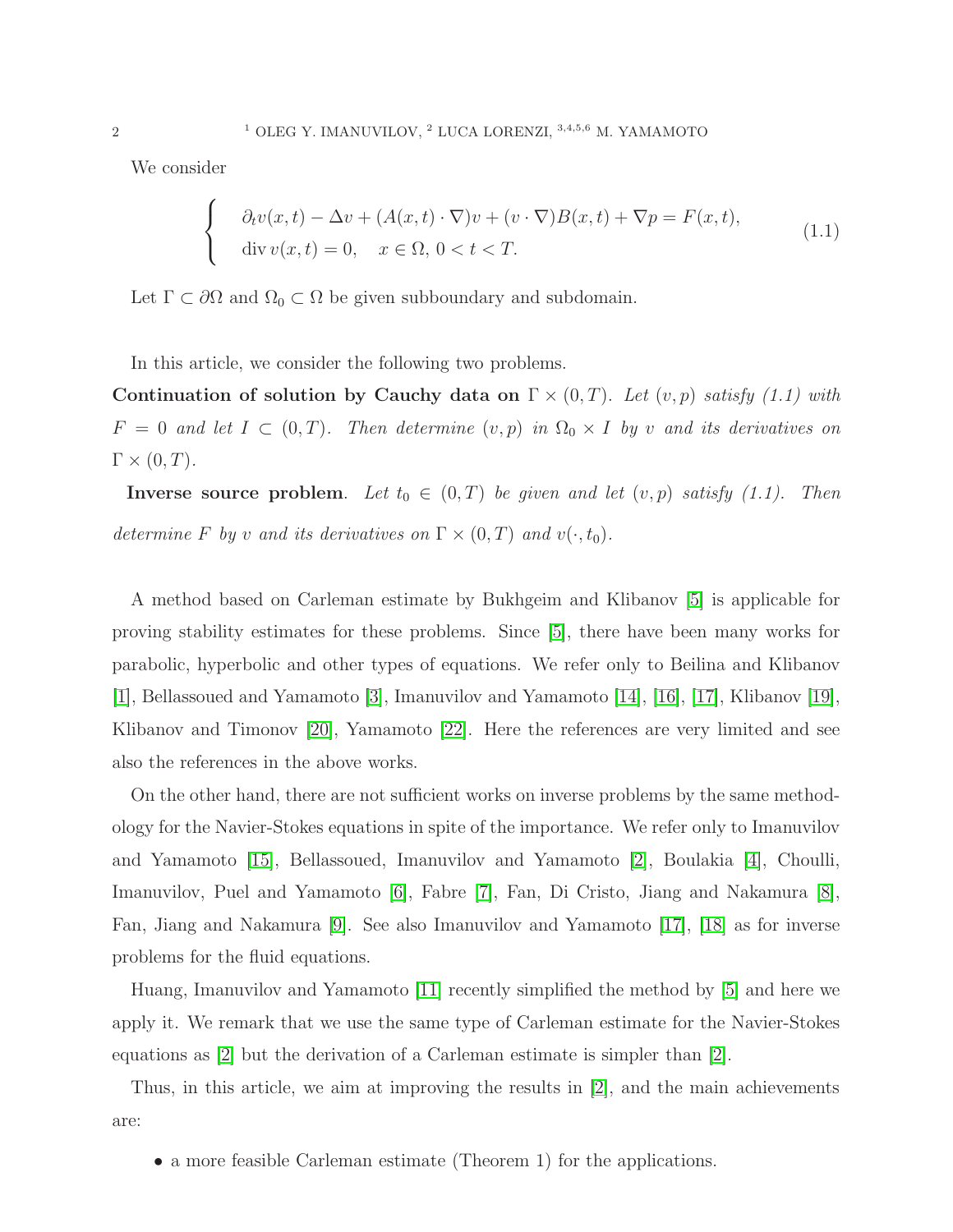- an improvement of the conditional stability estimates for the continuation of solutions by Cauchy data.
- novel conditional stability estimates in determining force term  $F(x, t)$  in view of the divergence-free component.

Now we show the key Carleman estimate, and to this end, we need some notations. Let  $t_0 \in (0, T)$  be arbitrarily taken. We choose  $\delta > 0$  such that  $0 < t_0 - \delta < t_0 + \delta < T$  and we set

$$
I = (t_0 - \delta, t_0 + \delta), \quad Q := \Omega \times I.
$$

Let  $\gamma = (\gamma_1, \gamma_2, \gamma_3) \in (\mathbb{N} \setminus \{0\})^3$  and  $|\gamma| = \gamma_1 + \gamma_2 + \gamma_3$ . For  $k, \ell \in \mathbb{N} \cup \{0\}$  and  $s > 0$ , we set

$$
H^{k,\ell}(Q) = \{ v \in L^2(Q); \ \partial_x^{\gamma} v \in L^2(Q), \ |\gamma| \le k, \ \partial_t^j v \in L^2(Q) \quad 0 \le j \le \ell \}.
$$

Let  $d \in C^2(\overline{\Omega})$  satisfy

$$
|\nabla d| \neq 0 \quad \text{on } \overline{\Omega}.\tag{1.2}
$$

Henceforth we fix a large constant  $\lambda > 0$ , and throughout the article, we omit the  $\lambda$ dependency of the constants. For arbitrarily chosen constant  $\beta > 0$ , we set

$$
\varphi(x,t) = e^{\lambda(d(x) - \beta(t - t_0)^2)}, \quad (x,t) \in Q.
$$

Henceforth by  $[u]_k$  with  $k = 1, 2, 3$ , we denote the k-th component of a vector u, and  $\nabla(\text{rot } v)$ means the matrix with the elements  $\partial_j[\text{rot } v]_k$ ,  $1 \leq j, k \leq 3$ .

Then

#### Theorem 1 (Carleman estimate for the Navier-Stokes equations).

There exist constants  $s_0 > 0$  and  $C > 0$  such that

$$
\int_{Q} \left\{ \frac{1}{s} (|\partial_t rot v|^2 + |\partial_t v|^2 + |\Delta (rot v)|^2 + |\Delta v|^2) \right\}
$$
  
+ $s(|\nabla (rot v)|^2 + |\nabla v|^2) + s^3 (|rot v|^2 + |v|^2) \right\} e^{2s\varphi} dx dt$   

$$
\leq C \int_{Q} |rot F|^2 e^{2s\varphi} dx dt + Cs^3 \int_{\partial\Omega \times I} \sum_{j=0}^1 (|\nabla_{x,t}^j (rot v)|^2 + |\nabla^j v|^2) e^{2s\varphi} dS dt
$$
  
+ $Cs^3 \sum_{\kappa=0}^1 \int_{\Omega} \sum_{j=0}^1 |\nabla^j (rot v(x, t_0 + (-1)^\kappa \delta))|^2 e^{2s\varphi(x, t_0 + \delta)} dx$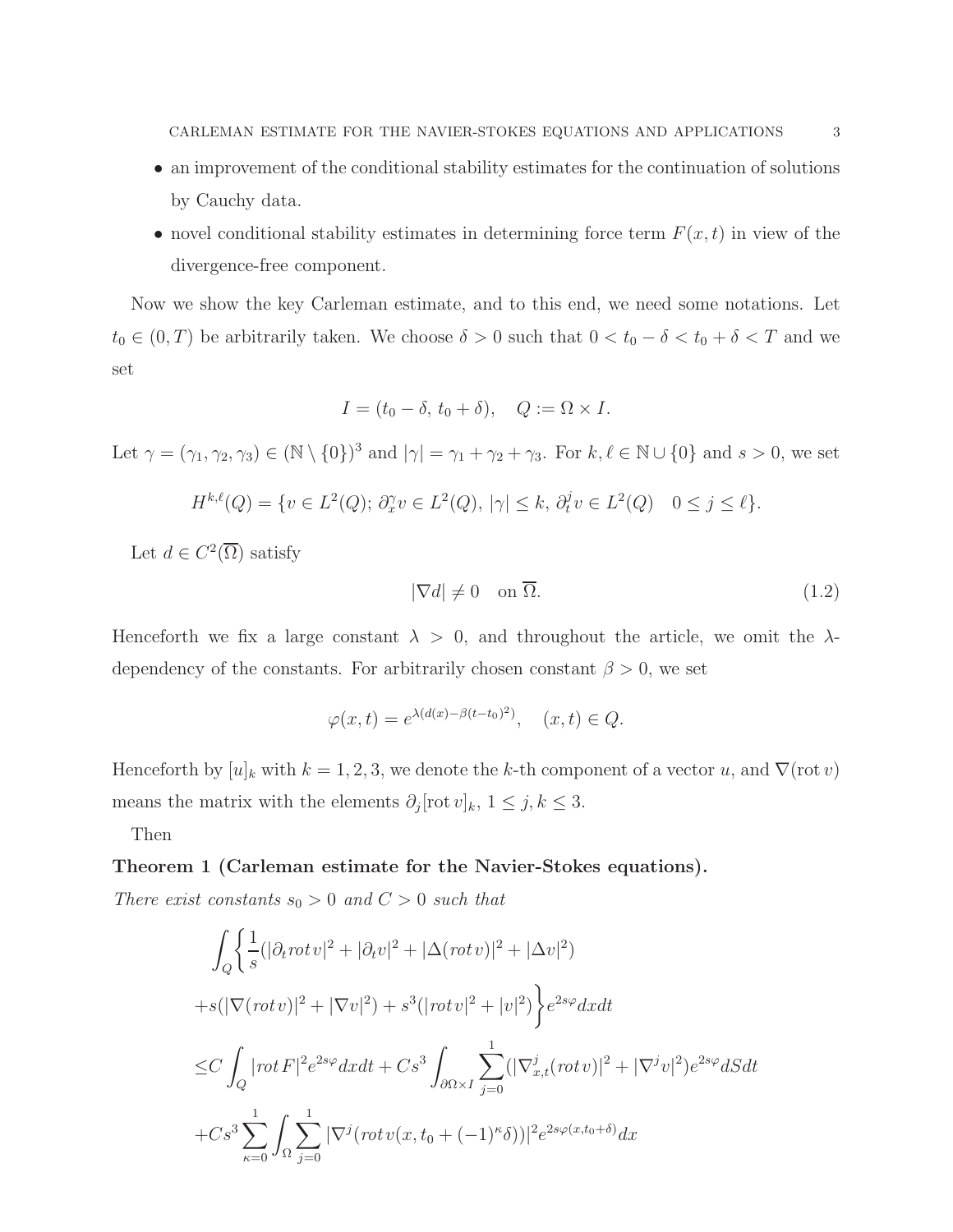for all  $s > s_0$ ,  $p \in L^2(I; H^1(\Omega))$  and  $v, rot v \in H^{2,1}(Q)$ .

We note that  $\varphi(x, t_0 + \delta) = \varphi(x, t_0 - \delta), x \in \Omega$ .

## Remark 1.

We can estimate also  $\frac{1}{s}|\nabla p|^2e^{2s\varphi}$  on the left-hand side if we replace the term  $\int_Q |\text{rot } F|^2 dxdt$ by  $\int_{Q} (|F|^{2} + |\text{rot } F|^{2} dx dt$ .

Here we choose a regular weight function  $e^{\lambda(d(x)-\beta(t-t_0)^2)}$ . A similar Carleman estimate with the same type of weight function for the Navier-Stokes equations is derived in [\[2\]](#page-29-3), but the derivation here is simpler. On the other hand, we can choose other type of weight function with singularity at  $t = 0, T$ , which was created by Imanuvilov [\[12\]](#page-29-10) for a single parabolic equation. For linearized Navier-Stokes equations, we refer to Choulli, Imanuvilov, Puel and Yamamoto [\[6\]](#page-29-5), Fan, Di Cristo, Jiang and Nakamura [\[8\]](#page-29-7), Fan, Jiang and Nakamura [\[9\]](#page-29-8), Fernández-Cara, Guerrero, Imanuvilov and Puel [\[10\]](#page-29-11).

Next we formulate the main result for the continuation of solution. For small  $\delta > 0$ satisfying  $0 < t_0 - \delta < t_0 + \delta$ , we choose  $0 < \delta_0 < \delta < T$ . We consider

$$
\begin{cases}\n\partial_t v(x,t) - \Delta v + (A(x,t) \cdot \nabla)v + (v \cdot \nabla)B + \nabla p = 0, \\
\text{div } v = 0, \quad (x,t) \in Q := \Omega \times I.\n\end{cases}
$$
\n(1.3)

Then we are requested to estimate  $(v, p)$  in some subdomain by data of v on  $\Gamma \times (0, T)$ , where  $\Gamma$  is an arbitrary subboundary of  $\partial\Omega$ .

For an arbitrarily chosen subboundary  $\Gamma \subset \partial\Omega$ , we choose an arbitrary subdomain  $\Omega_0 \subset \Omega$ such that

 $\overline{\Omega_0} \subset \Omega \cup \Gamma$ ,  $\overline{\Omega_0} \cap \partial \Omega$  is included in Int (Γ): the interior of Γ.

We are ready to state the main result for the continuation.

Theorem 2 (continuation of solution).

Let  $(v, p) \in H^{2,1}(Q) \times L^2(0,T; H^2(\Omega))$  satisfy  $(1.3)$  with rot  $v \in H^{2,1}(Q)$  and

$$
\sum_{j=0}^{1} (||\nabla_{x,t}^{j}(rotv)||_{L^{2}(\partial\Omega\times(0,T))} + ||\nabla^{j}v||_{L^{2}(\partial\Omega\times(0,T))}) + ||rotv||_{L^{\infty}(0,T;H^{1}(\Omega))} \leq M
$$
 (1.4)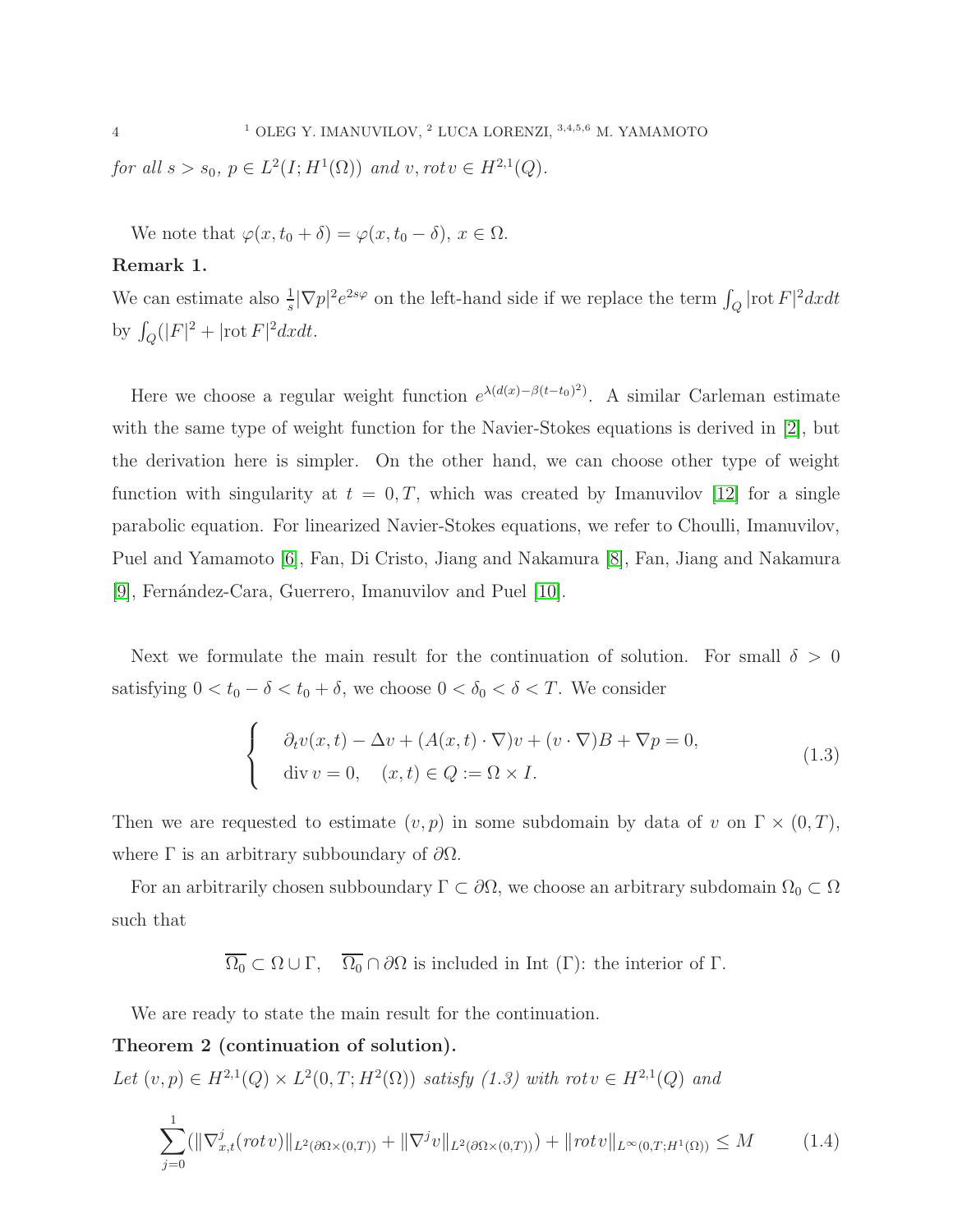with arbitrarily fixed constant  $M > 0$ . Then for any  $\varepsilon > 0$ , there exist constants  $C > 0$  and  $\theta \in (0,1)$ , which depend on  $M, \varepsilon, \Gamma, \Omega_0$  such that

$$
\sum_{\ell=0}^1 \| \text{rot}^{\ell} v \|_{H^{1,1}(\Omega_0 \times (\varepsilon, T-\varepsilon))} + \| \Delta (\text{rot}^{\ell} v) \|_{L^2(\Omega_0 \times (\varepsilon, T-\varepsilon))} + \| \nabla p \|_{L^2(\Omega_0 \times (\varepsilon, T-\varepsilon))} \leq C(D+D^{\theta}),
$$

where

$$
D:=\sum_{j=0}^1(\|\nabla_{x,t}^j(\operatorname{rot} v)\|_{L^2(\Gamma\times(0,T))}+\|\nabla^j v\|_{L^2(\Gamma\times(0,T))}).
$$

This theorem asserts stability in determining a solution  $(v, p)$  in some subdomain by boundary data of v on  $\Gamma \times (0,T)$  under a priori bound (1.4).

A similar conditional stability for the continuation was proved in [\[2\]](#page-29-3), but our proof is simplified by adapting the proof of Proposition 2 in Huang, Imanuvilov and Yamamoto [\[11\]](#page-29-9) which is concerned with a single parabolic equation. In [\[11\]](#page-29-9), differently from the conventional arguments by Carleman estimates, we do not use any cut-off functions  $\chi(x, t)$  which is compactly supported, and do not need to consider  $\chi(x, t)v(x, t)$ , but directly  $v(x, t)$ . In the case of the Navier-Stokes equations, the cut-off destroys the original structure of the equations, that is, div  $\chi v = 0$  does not hold. Consequently, if we apply the cut-off, then we have to prove a Carleman estimate for the Navier-Stokes equations without  $div v = 0$ , which causes a complexity (see [\[2\]](#page-29-3)). Since we do not here require any cut-off at all, the proofs of Theorems 1 - 3 are simplified.

Finally we state the main result for the inverse source problem. In (1.1), we assume

$$
\operatorname{div} F(x, t_0) = 0, \quad x \in \Omega. \tag{1.5}
$$

We introduce two kinds of conditions:

$$
|\partial_t^k \text{rot} F(x, t)| \le C |\text{rot} F(x, t_0)|, \quad (x, t) \in Q, \, k = 0, 1. \tag{1.6}
$$

$$
|\partial_t^k \text{rot } F(x,t)| \le C(|\nabla F(x,t_0)| + |F(x,t_0)|), \quad (x,t) \in Q, \, k = 0,1,2. \tag{1.7}
$$

We notice that  $(1.6)$  implies  $(1.7)$ , that is, condition  $(1.7)$  is more generous than  $(1.7)$ .

We are ready to state different conditional stability estimates according to  $(1.6)$  and  $(1.7)$ .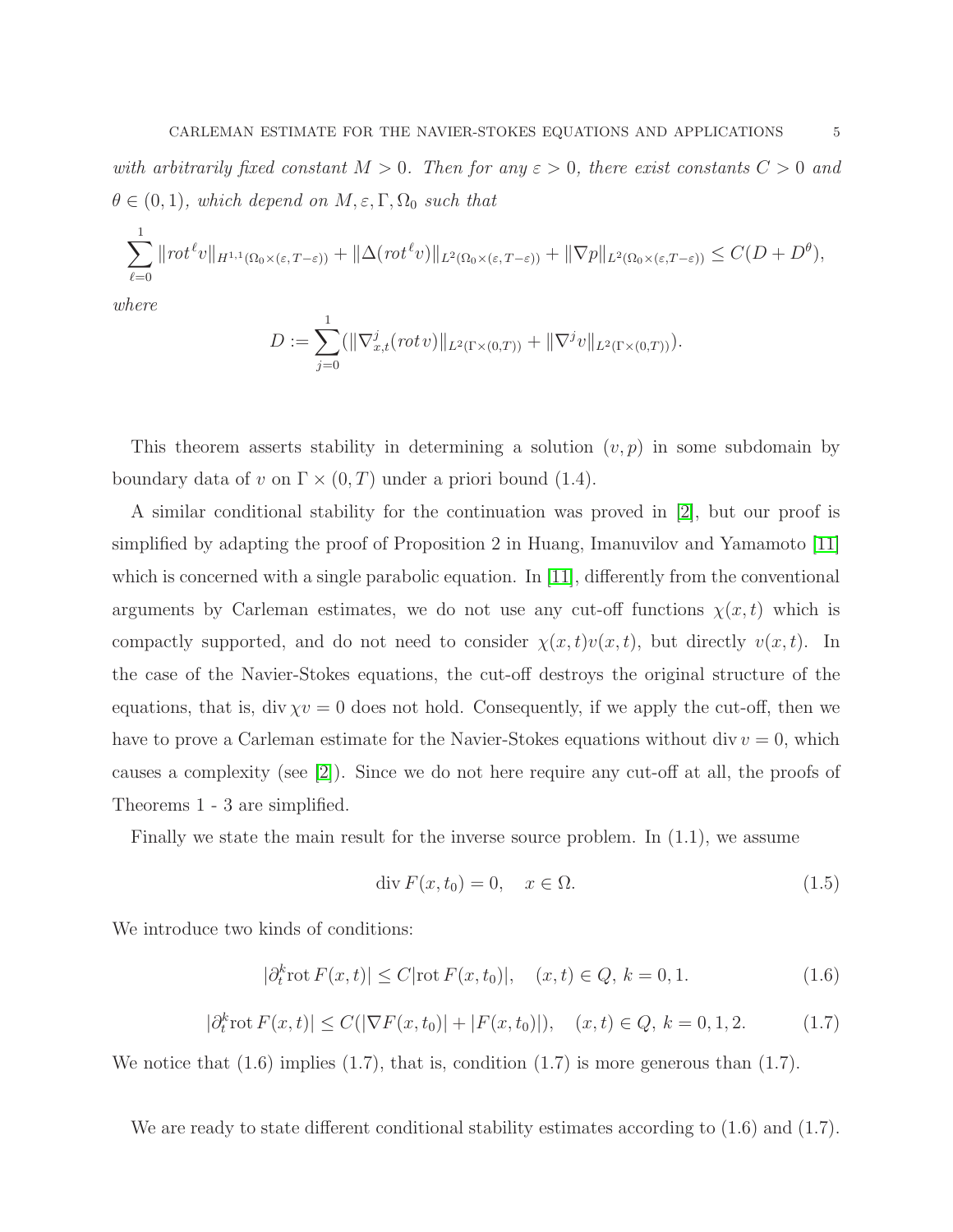## Theorem 3 (inverse source problem).

Let  $\Gamma \subset \partial\Omega$  be arbitrary and  $\Omega_0 \subset \Omega$  be a subdomain satisfying  $\overline{\Omega_0} \subset \Omega \cup \Gamma$  and  $\overline{\Omega_0} \cap \partial\Omega \subset \Omega$  $Int(\Gamma).$ 

(i) We set

$$
\mathcal{F}_1 := \{ F \in L^2(Q); \,\text{rot } F, \text{div } F \in H^1(I; L^2(\Omega)), \,(1.6) \,\text{ is satisfied} \}.
$$

We set

$$
D_1 := \sum_{j,k=0}^1 (||\nabla_{x,t}^j \partial_t^k (rotv)||_{L^2(\Gamma \times I)} + ||\nabla^j \partial_t^k v||_{L^2(\Gamma \times I)}) + ||v(\cdot, t_0)||_{H^3(\Omega)}.
$$
 (1.8)

We assume that a solution  $(v, p) \in H^{2,1}(Q) \times H^{1,0}(Q)$  to  $(1.1)$  satisfies  $\partial_t rot v \in H^{2,1}(Q)$ ,  $\partial_t p \in H^{1,0}(Q)$  and

$$
\sum_{j,k=0}^{1} (\|\nabla_{x,t}^{j} \partial_{t}^{k} (rot v)\|_{L^{2}(\partial \Omega \times I)} + \|\nabla^{j} \partial_{t}^{k} v\|_{L^{2}(\partial \Omega \times I)}) + \sum_{\kappa=0}^{1} \sum_{k=0}^{1} \|\partial_{t}^{k} rot (\cdot, t_{0} + (-1)^{\kappa} \delta) \|_{H^{1}(\Omega)} \leq M_{1}
$$
\n(1.9)

with arbitrarily given constant  $M_1 > 0$ . Then there exist constants  $C > 0$  and  $\theta \in (0,1)$ , dependent on  $\Omega_0, \Gamma, M_1$ , such that

$$
||\operatorname{rot} F(\cdot, t_0)||_{L^2(\Omega_0)} \le C(D_1^{\theta} + D_1)
$$

for each  $F \in \mathcal{F}_1$ .

(ii) We set

$$
\mathcal{F}_2 := \{ F \in H^2(I; H^2(\Omega)); ||F(\cdot, t_0)||_{H^2(\Omega)} \le m_1, \quad F(\cdot, t_0) = |\nabla F(\cdot, t_0)| = 0 \quad on \ \Gamma,
$$
  
(1.5) and (1.7) are satisfied\}

with arbitrarily chosen constant  $m_1 > 0$ . We further set

$$
D_2 := \sum_{j=0}^1 \sum_{k=0}^2 (\|\nabla_{x,t}^j \partial_t^k (rot\, v)\|_{L^2(\Gamma \times I)} + \|\nabla^j \partial_t^k v\|_{L^2(\Gamma \times I)}) + \|v(\cdot, t_0)\|_{H^4(\Omega)}.
$$

We assume that a solution  $(v, p) \in H^{2,1}(Q) \times H^{1,0}(Q)$  to  $(1.1)$  satisfies  $\partial_t^k rot v \in H^{2,1}(Q)$ ,  $\partial_t^k p \in H^{1,0}(Q)$  with  $k = 0, 1, 2$  and

$$
\sum_{j=0}^{1} \sum_{k=0}^{2} (\|\nabla_{x,t}^{j} \partial_t^k rot v\|_{L^2(\partial \Omega \times I)} + \|\nabla^j \partial_t^k v\|_{L^2(\partial \Omega \times I)})
$$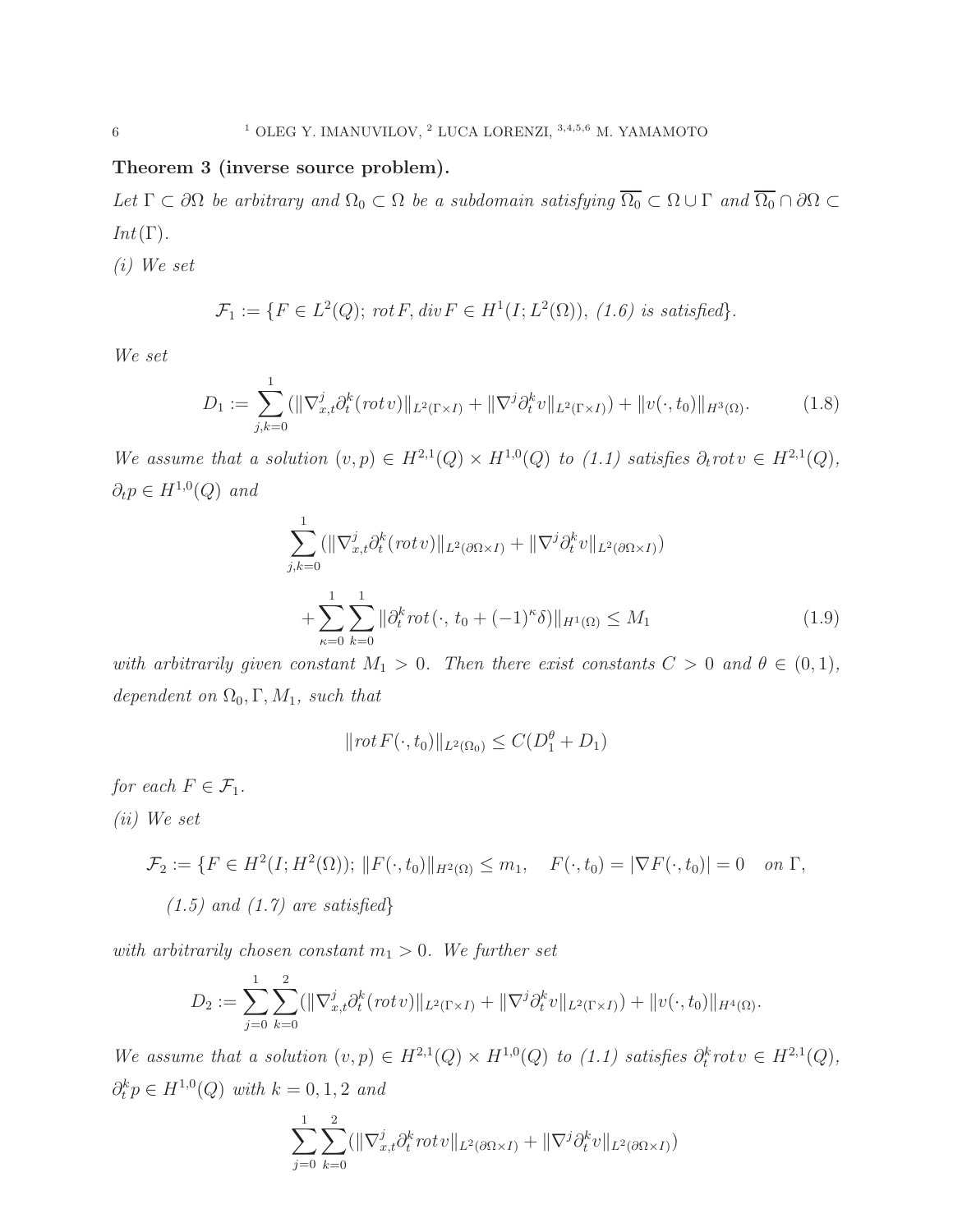$$
+\sum_{\kappa=0}^{1}\sum_{k=0}^{2} \|\partial_t^k rot v(\cdot, t_0 + (-1)^{\kappa}\delta)\|_{H^1(\Omega)} \le M_2
$$

with arbitrarily given constant  $M_2 > 0$ . Then there exist constants  $C > 0$  and  $\theta \in (0, 1)$ , dependent on  $\Omega_0, \Gamma, m_2, M_2$ , such that

$$
||F(\cdot,t_0)||_{H^1(\Omega_0)} \le C(D_2^{\theta} + D_2)
$$

for each  $F \in \mathcal{F}_2$ .

In Theorem 3 (i) we aim at the determination of rot  $F(x, t_0)$  for  $x \in \Omega$ , not F itself, and we do not need to assume (1.5). Theorem 3 asserts two kinds of conditional stability according to the admissible sets  $\mathcal{F}_1$  and  $\mathcal{F}_2$ . Theorem 3 (i) determines only the rotation component of  $F(x, t_0)$  and so it is not necessary to assume (1.5).

In Theorem 3, not assuming the boundary condition on the whole boundary of  $\Omega$ , we establish stability in determining F in a subdomain of  $\Omega$ . On the other hand, the stability over  $\Omega$  is proved with the boundary condition on the whole  $\partial\Omega \times (0,T)$  in Choulli, Imanuvilov, Puel and Yamamoto [\[6\]](#page-29-5) for the Navier-Stokes equations, and Fan, Jiang and Nakamura [\[9\]](#page-29-8) for the Boussinesq equations.

We will test conditions  $(1.5)$  -  $(1.7)$ . First, as the following example shows, the condition  $(1.5)$  is essential for the uniqueness in determining  $F(x, t_0)$  in Thoerem 3 (ii), where no data of p are observed.

## Obstruction to the uniqueness in determining  $F$ :

We consider a simple case

$$
\begin{cases}\n\partial_t v(x,t) - \Delta v + \nabla p = f(x), \\
\text{div } v = 0, \quad (x,t) \in Q := \Omega \times I, \\
v(x,t_0) = 0 \quad \text{for } x \in \Omega, \quad \text{supp } v \subset \Omega \times (0,T).\n\end{cases}
$$
\n(1.10)

Here f is an  $\mathbb{R}^3$ -valued smooth function. It is trivial that  $(v, p) = (0, 0)$  satisfies (1.10) with  $f = 0$ . Let  $\psi \in C_0^{\infty}(\Omega)$ . Then  $(v, p) := (0, \psi)$  satisfies  $(1.10)$  with  $f := \nabla \psi$ . In other words, by the appearance of the pressure field  $p$  in the Navier-Stokes equations, there is no possibility for the uniqueness in determining the component of f given by a scalar potential.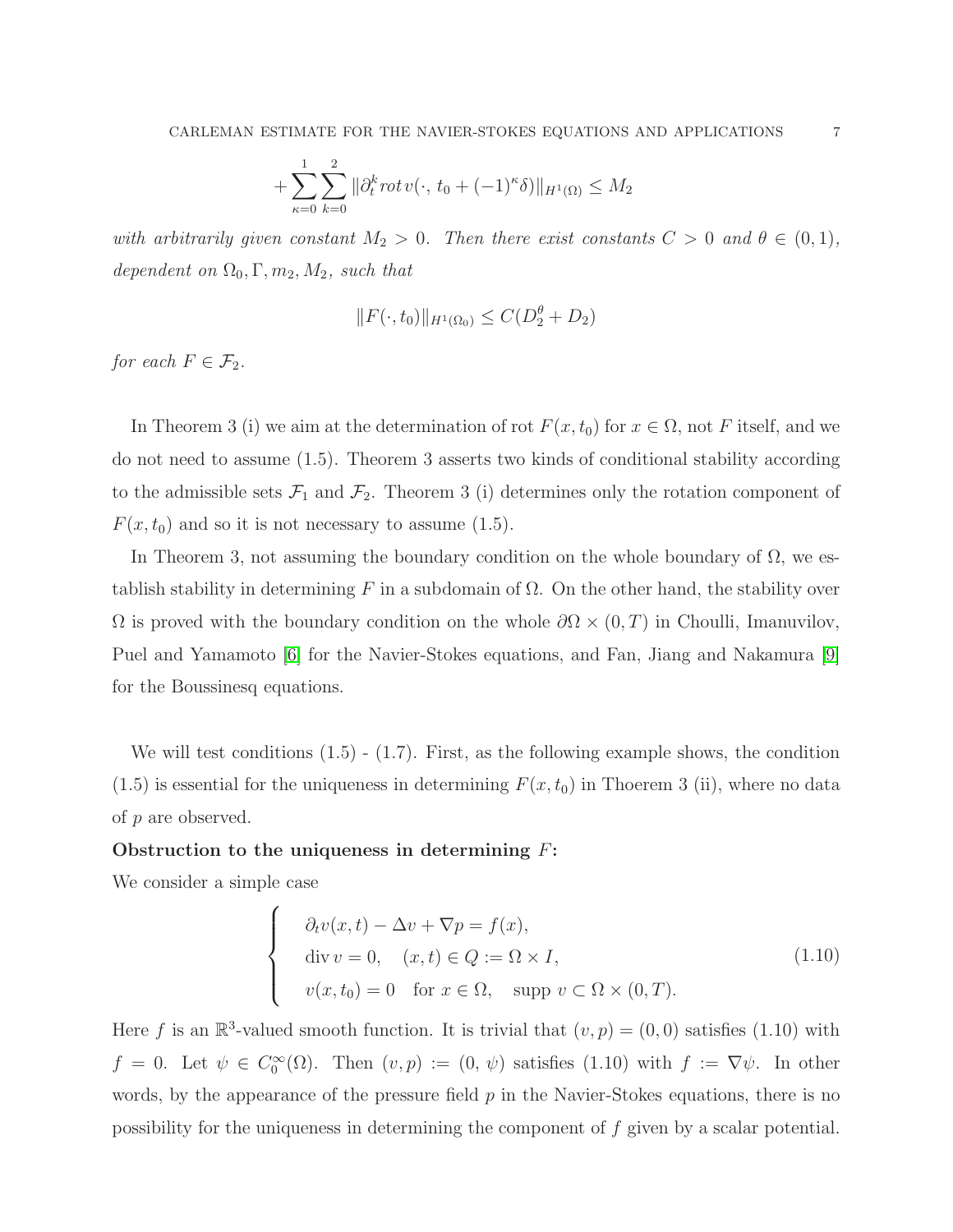Next we examine the conditions  $(1.5)$  -  $(1.7)$  by considering examples.

Example 1. We see that (1.5) is replaced in terms of a vector potential:

$$
F(x,t) := \operatorname{rot} q(x,t), \quad (x,t) \in Q,
$$

where  $q = q(x, t)$  is smooth. Then (1.5) is automatically satisfied. Moreover, we see that (1.7) is equivalent to

$$
|\text{rot rot}(\partial_t^k q(x,t))| \le C(|\nabla \text{rot} q(x,t_0)| + |\text{rot} q(x,t)|), \quad (x,t) \in Q, \, k = 0, 1, 2.
$$

## Example 2.

Let

$$
F(x,t) = r(t)f(x), \quad x \in \Omega, 0 < t < T, \quad r(t_0) \neq 0, \quad \text{div } f = 0 \quad \text{in } \Omega,
$$

where real-valued  $r \in C^2[0,T]$  and  $f = (f_1, f_2, f_3)^T$  are smooth. Then  $(1.5)$  and  $(1.6)$  are satisfied. Indeed we can directly verify div  $F(x, t_0) = r(t_0)$ div  $f(x) = 0$  for  $x \in \Omega$ , which is (1.5). Moreover, we have

$$
|\partial_t^k \operatorname{rot} F(x,t)| = \left| \frac{d^k r}{dt^k}(t) \operatorname{rot} f(x) \right| \le C |\operatorname{rot} f(x)|, \quad k = 0, 1
$$

and

$$
|\text{rot } F(x, t_0)| = |r(t_0)||\text{rot } f(x)|, \quad (x, t) \in Q,
$$

which is  $(1.6)$ .

### Example 3.

For more general F unlike Example 2, it is not always easy to verify  $(1.6)$ , but in the following case the condition (1.7) can be readily verified. Let

$$
F(x,t) = R(x,t)f(x),
$$

where  $R(x,t) = (r_{jk}(x,t))_{1 \leq j,k \leq 3}$  and each component  $r_{jk}$  is smooth in  $(x,t)$ , and  $f(x) =$  $(f_1(x), f_2(x), f_3(x))^T$ . Then (1.7) is satisfied if

$$
|\det R(x, t_0)| > 0 \quad \text{for } x \in \overline{\Omega}.
$$

Indeed, we have

$$
|\partial_t^k \operatorname{rot} F(x,t)| \le C(|\nabla f(x)| + |f(x)|), \quad (x,t) \in \overline{Q}, \quad k = 0, 1, 2.
$$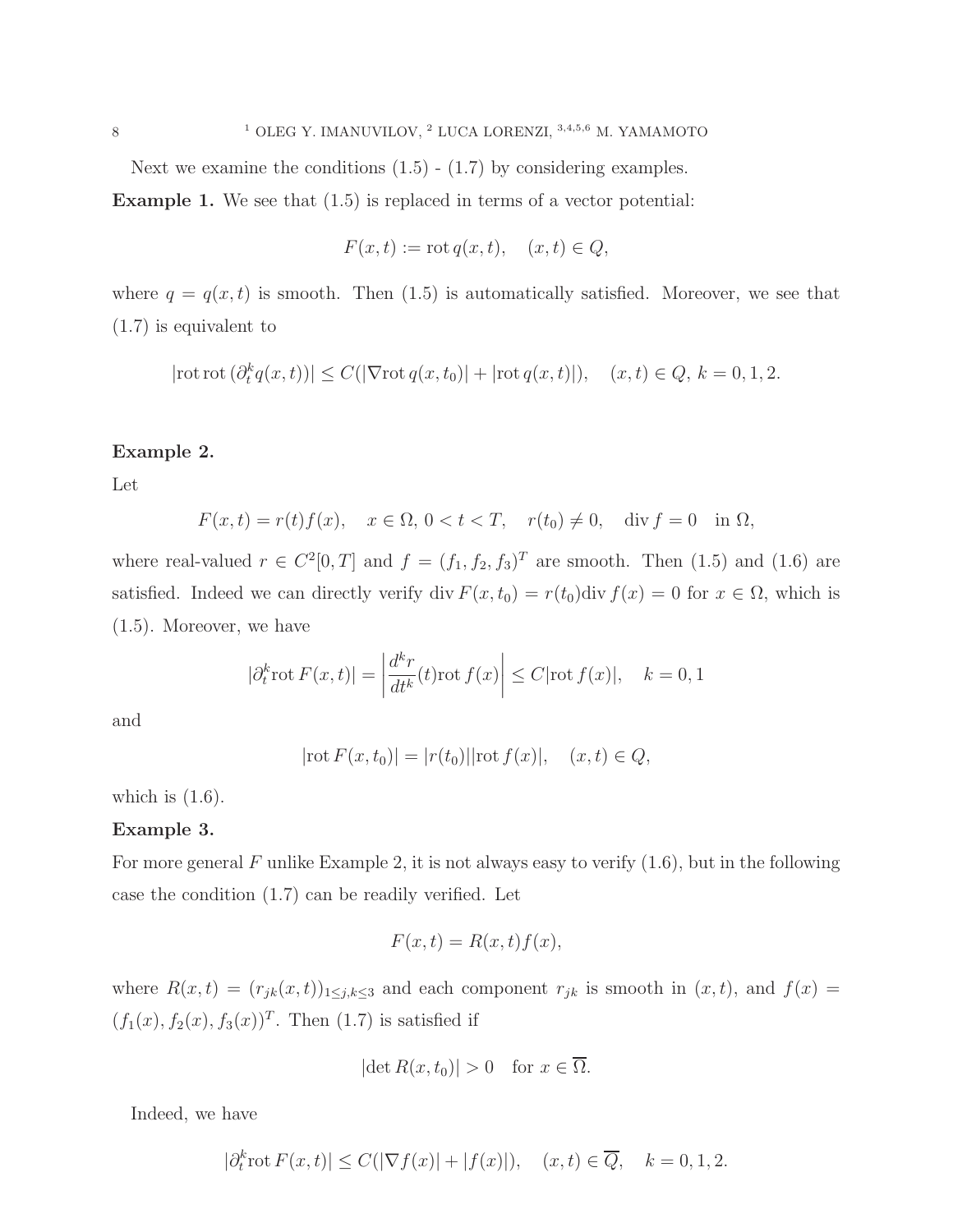Therefore it is sufficient to verify

$$
|\nabla f(x)| + |f(x)| \le C(|\nabla F(x, t_0)| + |F(x, t_0)|), \quad x \in \Omega.
$$
 (1.11)

**Verification of (1.11).** By  $|\det R(x, t_0)| \neq 0$  for  $x \in \overline{\Omega}$ , we have

$$
|f(x)| \le C|F(x,t_0)|, \quad x \in \overline{\Omega}.
$$

Next, setting  $F = (F_1, F_2, F_3)^T$ , we have

$$
\partial_{\ell} F_k(x, t_0) = \sum_{j=1}^3 r_{kj}(x, t_0) \partial_{\ell} f_j(x) + \sum_{j=1}^3 (\partial_{\ell} r_{kj})(x, t_0) f_j(x),
$$

and so

$$
\sum_{j=1}^{3} r_{kj}(x, t_0) \partial_{\ell} f_j(x) = \partial_{\ell} F_k(x, t_0) - \sum_{j=1}^{3} (\partial_{\ell} r_{kj}(x, t_0)) f_j(x),
$$

that is,

$$
R(x,t_0)\partial_{\ell}f(x) = \partial_{\ell}F(x,t_0) - (\partial_{\ell}R(x,t_0))f(x).
$$

Therefore, by  $|\det R(x, t_0)| \neq 0$  for  $x \in \overline{\Omega}$ , we see

$$
|\partial_{\ell} f(x)| \le C(|\partial_{\ell} F(x, t_0)| + |F(x, t_0)|), \quad x \in \overline{\Omega}, \quad 1 \le \ell \le 3.
$$

Thus (1.11) is verified.

Here for the form  $F(x,t) = R(x,t)f(x)$  with  $3 \times 3$  matrix  $R(x,t)$ , we do not know a convenient sufficient condition for (1.6), but condition (1.7) can be more directly verified. Therefore, Theorem 3 (ii) is more feasible in applications.

## Remark 2.

A special case  $F(x,t) = f(x)r(x,t)$ , where f is real-valued and r is  $\mathbb{R}^3$ -valued, is trivial by (1.5). Because (1.5) means that f satisfies a first-order transport equation  $r(x, t_0) \cdot \nabla f(x)$  +  $f(x)$ div  $r(x, t_0) = 0$  for  $x \in \Omega$ , and so f can be uniquely determined by boundary data of f under a certain condition on  $r(x, t_0)$ .

## Remark 3.

Theorem 3 (i) estimates only rot  $F(x, t_0)$ . However, since div  $F(x, t_0) = 0$  for  $x \in \Omega$ , we have

$$
-\Delta F(x,t_0) = \text{rot rot } F(x,t_0) - \nabla \text{div } F(x,t_0) = \text{rot rot } F(x,t_0), \quad x \in \Omega.
$$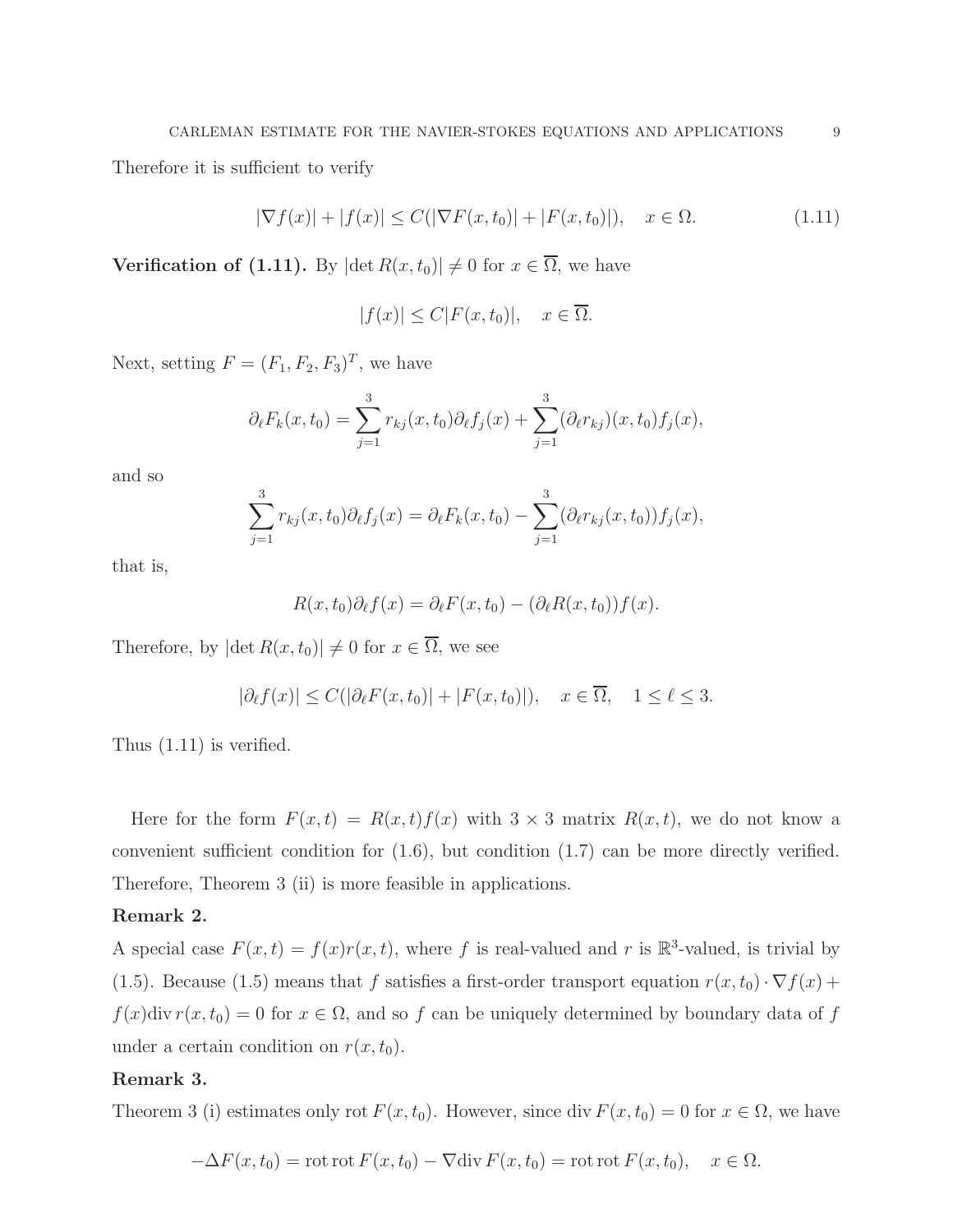If we are given boundary data  $F(x, t_0)$  with  $x \in \partial\Omega$  in a suitable space, then we can further estimate by means of  $H^{-1}$ -estimate of the solution to  $-\Delta F(x, t_0) = h$  under condition (1.6). Here we do not pursue more. In Section 5.4, we will discuss this issue by means of a Carleman estimate in  $H^{-1}$ -space under a weaker assumption than (1.7).

This article is composed of six sections. In Sections 2-4, we prove Theorems 1 -3 respectively. Section 5 is devoted to concluding remarks and in Section 6, we derive Lemma 2 which is used for the proof of Theorem 1.

## 2. Proof of Theorem 1

Thanks to the large parameter  $s > 0$ , it suffices to prove Theorem 1 for  $B = 0$ . We set

$$
z:=\operatorname{rot} v.
$$

Then

$$
\begin{cases}\n\partial_t z(x,t) - \Delta z + (A(x,t) \cdot \nabla) z = \text{rot } F - \sum_{j=1}^3 \nabla A_j \times \partial_j v, \\
\Delta v = -\text{rot } z, \quad x \in \Omega, \ 0 < t < T.\n\end{cases} \tag{2.1}
$$

The system (2.1) provides a decomposition of the Navier-Stokes equations into a parabolic equation in  $z := \text{rot } v$  and an elliptic equation in v, where p is eliminated.

First we show a Carleman estimate for a simple parabolic equation with constant coefficients:

$$
\partial_t u - \Delta u = G \quad \text{in } Q.
$$

Henceforth  $C > 0$  denotes generic constants which are independent of  $s > 0$ .

## Lemma 1.

There exist constants  $C > 0$  and  $s_0 > 0$  such that

$$
\int_{Q} \left\{ \frac{1}{s} (|\partial_{t} u|^{2} + |\Delta u|^{2}) + s |\nabla u|^{2} + s^{3} |u|^{2} \right\} e^{2s\varphi} dx dt
$$
  
\n
$$
\leq C \int_{Q} |G|^{2} e^{2s\varphi} dx dt + Cs^{3} \int_{\partial \Omega \times I} (|\nabla_{x,t} u|^{2} + |u|^{2}) e^{2s\varphi} dS dt
$$
  
\n
$$
+ Cs^{3} \sum_{\kappa=0}^{1} \int_{\Omega} (|\nabla u(x, t_{0} + (-1)^{\kappa} \delta)|^{2} + |u(x, t_{0} + (-1)^{\kappa} \delta)|^{2}) e^{2s\varphi(x, t_{0} + \delta)} dx
$$

for all  $s > s_0$  and all  $u \in H^{2,1}(Q)$ .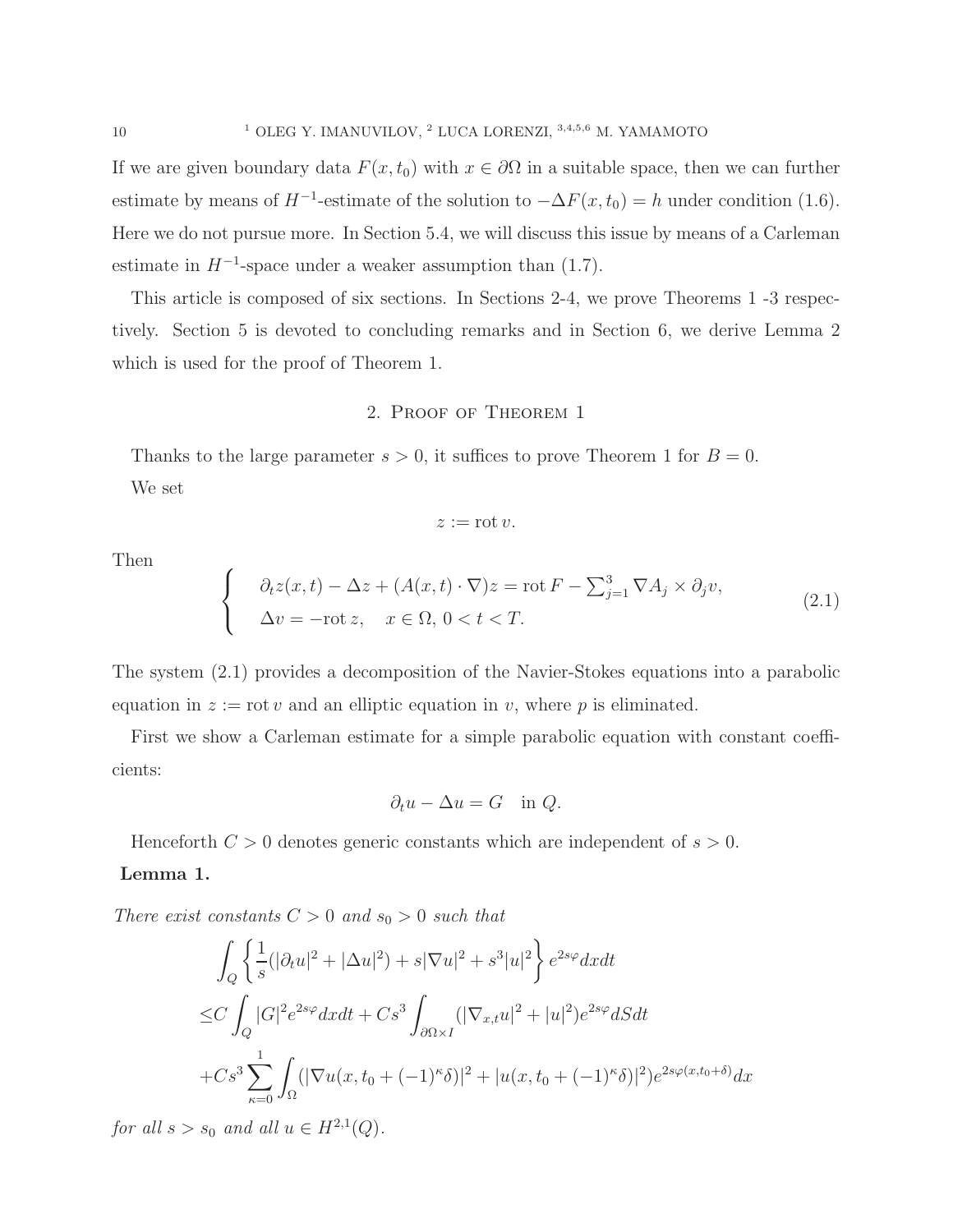Lemma 1 is a standard Carleman estimate for a single parabolic equation, and a direct proof is found for example in Bellassoued and Yamamoto [\[3\]](#page-29-2) (Lemma 7.1), Yamamoto [\[22\]](#page-30-5) (Theorems 3.1 and 3.2).

Next we show two Carleman estimates for the Laplace operator.

## Lemma 2.

Let  $r \in L^2(I; H^2(\Omega))$  satisfy

$$
-\Delta r(x,t) = g(x,t) \quad in \ Q.
$$

Then

$$
\int_{Q} (s|\nabla r(x,t)|^2 + s^3|r(x,t)|^2)e^{2s\varphi(x,t)}dxdt
$$
  
\n
$$
\leq C \int_{Q} |g(x,t)|^2 e^{2s\varphi(x,t)}dxdt + Cs^3 \int_{\partial\Omega \times I} (|\nabla r|^2 + |r|^2)e^{2s\varphi(x,t)}dSdt
$$

for all  $s > s_0$ .

## Lemma 3.

Let  $w \in H^2(\Omega)$  satisfy

$$
-\Delta w(x) = h(x), \quad x \in \Omega.
$$

Then

$$
\int_{\Omega} (s|\nabla w(x)|^2 + s^3|w(x)|^2)e^{2s\varphi(x,t_0)}dx
$$
  
\n
$$
\leq C \int_{\Omega} |h(x)|^2 e^{2s\varphi(x,t_0)}dx + Cs^3 \int_{\partial\Omega} (|\nabla w(x)|^2 + |w(x)|^2)e^{2s\varphi(x,t_0)}dS
$$

for all  $s > s_1$ .

The proof of Lemma 3 is standard and we can prove directly by integration by parts (e.g., Lemma 7.1 in [\[3\]](#page-29-2)), and Lemma 3 is used also for the proof of Theorem 3 in Section 4.

The proof of Lemma 2 is done by integrating the standard elliptic Carleman estimate in Lemma 3 for  $-\Delta$  over the time interval *I*. For completeness, the derivation of Lemma 2 from Lemma 3 is provided in Appendix.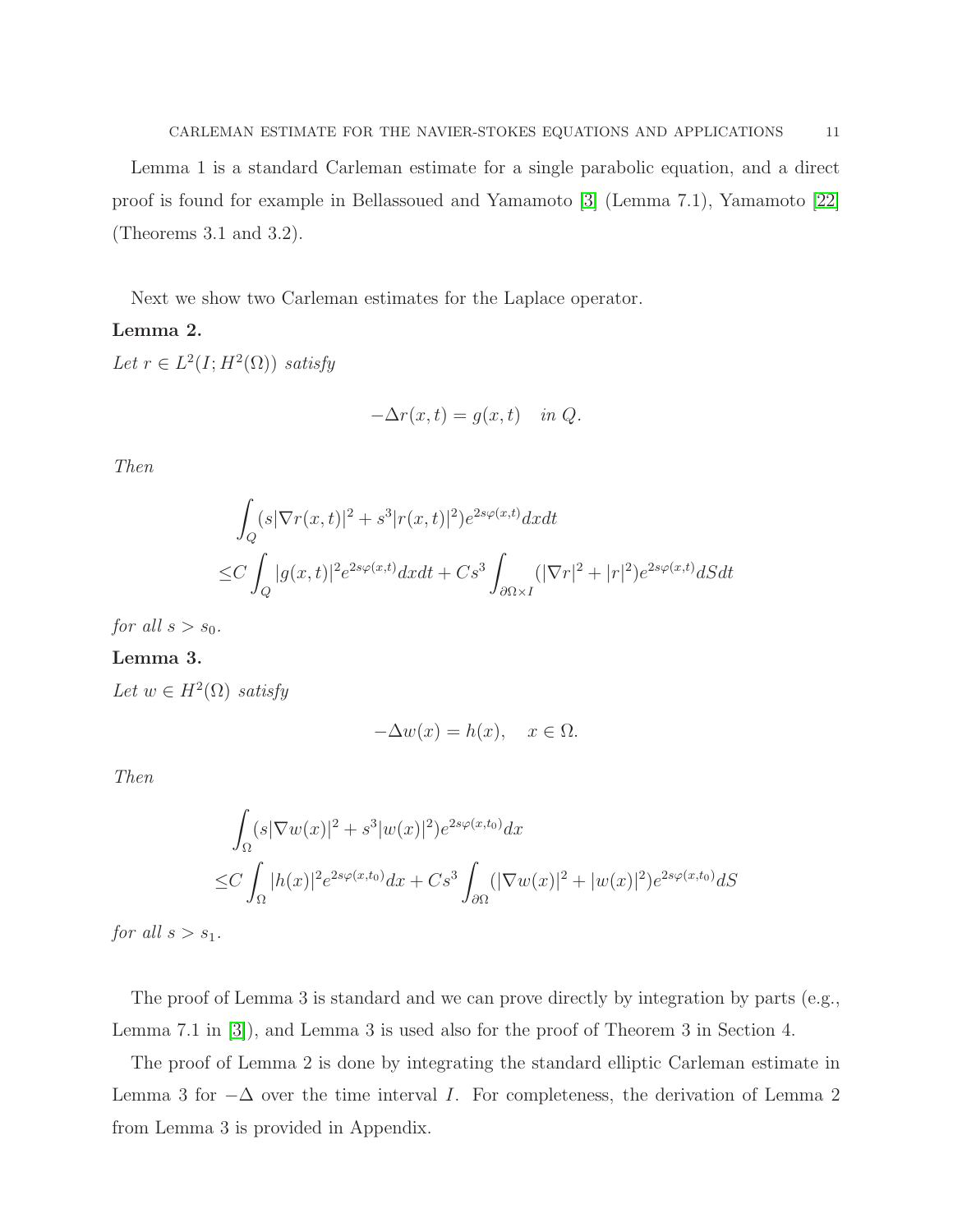Now we complete the proof of Theorem 1. We apply Lemmata 1 and 2 to (2.1):

$$
\int_{Q} \left( \frac{1}{s} (|\partial_t z|^2 + |\Delta z|^2) + s |\nabla z|^2 + s^3 |z|^2 \right) e^{2s\varphi} dx dt
$$
  
\n
$$
\leq C \int_{Q} \left| \operatorname{rot} F - \sum_{j=1}^3 A_j \times (\partial_j v) \right|^2 e^{2s\varphi} dx dt + C J_1
$$
  
\n
$$
\leq C \int_{Q} |\operatorname{rot} F|^2 e^{2s\varphi} dx dt + C \int_{Q} (|\nabla v|^2 + |v|^2) e^{2s\varphi} dx dt + C J_1
$$
\n(2.2)

and

$$
\int_{Q} (s|\nabla v|^{2} + s^{3}|v|^{2})e^{2s\varphi}dxdt \le C \int_{Q} |\text{rot } z|^{2}e^{2s\varphi}dxdt + CJ_{2}.
$$
\n(2.3)

Here and henceforth we set

$$
J_1 := s^3 \int_{\partial \Omega \times I} (|\nabla_{x,t} (\operatorname{rot} v)|^2 + |\operatorname{rot} v|^2) e^{2s\varphi} dS dt
$$
  
+
$$
+ s^3 \sum_{\kappa=0}^1 \int_{\Omega} (|\nabla (\operatorname{rot} v(x, t_0 + (-1)^{\kappa} \delta))|^2 + |\operatorname{rot} v(x, t_0 + (-1)^{\kappa} \delta)|^2) e^{2s\varphi(x, t_0 + \delta)} dx
$$

and

$$
J_2 := s^3 \int_{\partial \Omega \times I} (|\nabla v|^2 + |v|^2) e^{2s\varphi} dS dt.
$$

Hence, substituting  $(2.3)$  into the second term on the right-hand side of  $(2.1)$ :

$$
\int_{Q} \left\{ \frac{1}{s} (|\partial_t z|^2 + |\Delta z|^2) + s|\nabla z|^2 + s^3|z|^2 \right\} e^{2s\varphi} dx dt
$$
  
\n
$$
\leq C \int_{Q} |\text{rot } F|^2 e^{2s\varphi} dx dt + C \int_{Q} |\text{rot } z|^2 e^{2s\varphi} dx dt + C(J_1 + J_2).
$$

Absorbing the second term on the right-hand side into the left-hand side, we complete the proof of Theorem 1.

## 3. Proof of Theorem 2

Theorem 1 holds with general  $d(x)$  satisfying only  $(1.2)$  in the weight function, but in order to apply for the proof of Theorems 2 and 3, we have to choose  $d(x)$  closely related to the geometry of  $\Gamma$  as follows. First we construct some domain  $\Omega_1$ . For  $\Gamma \subset \partial\Omega$ , we choose a bounded domain  $\Omega_1$  with smooth boundary such that

$$
\Omega \subsetneqq \Omega_1, \quad \overline{\Gamma} = \overline{\partial \Omega \cap \Omega_1}, \quad \partial \Omega \setminus \Gamma \subset \partial \Omega_1.
$$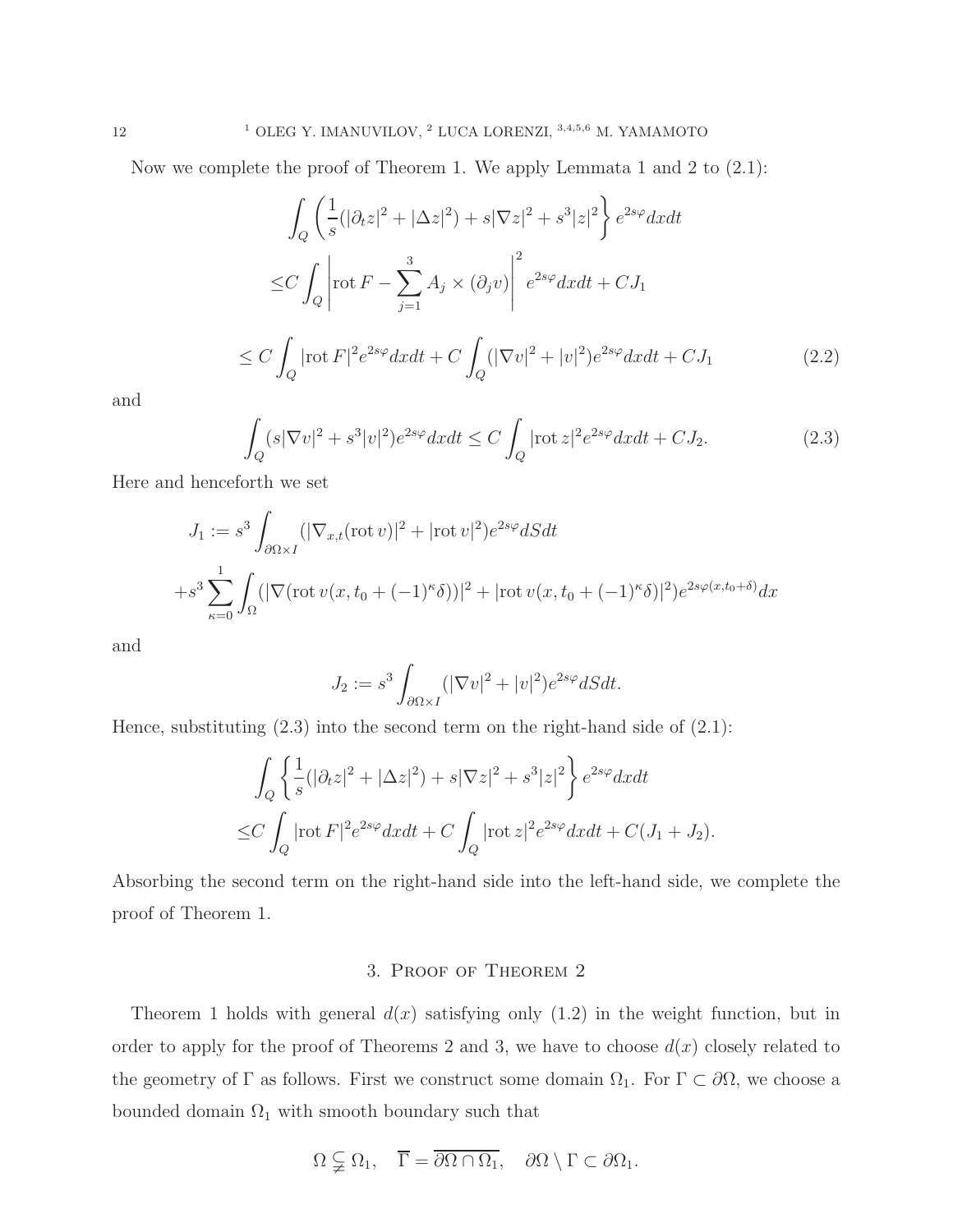In particular,  $\Omega_1 \setminus \overline{\Omega}$  contains some non-empty open subset. We note that  $\Omega_1$  can be constructed as the interior of a union of  $\overline{\Omega}$  and the closure of a non-empty domain  $\widehat{\Omega}$  satisfying  $\widehat{\Omega} \subset \mathbb{R}^n \setminus \overline{\Omega}$  and  $\partial \widehat{\Omega} \cap \partial \Omega = \Gamma$ .

We choose a domain  $\omega$  such that  $\overline{\omega} \subset \Omega_1 \setminus \overline{\Omega}$ . Then, by Imanuvilov [\[12\]](#page-29-10), we can find  $d \in C^2(\overline{\Omega_1})$  such that

$$
d > 0 \quad \text{in } \Omega_1, \quad |\nabla d| > 0 \quad \text{on } \overline{\Omega_1 \setminus \omega}, \quad d = 0 \quad \text{on } \partial \Omega_1. \tag{3.1}
$$

In particular, by  $\overline{\Omega_0} \subset \Omega_1$ , we see

$$
d > 0 \quad \text{on } \overline{\Omega_0}, \quad d = 0 \quad \text{on } \partial\Omega \setminus \Gamma. \tag{3.2}
$$

We recall that we choose a domain  $\Omega_0 \subset \Omega$  satisfying  $\overline{\partial \Omega_0 \cap \partial \Omega} \subset \text{Int}(\Gamma)$  and  $\overline{\Omega_0} \subset \Omega \cup \Gamma$ .

Henceforth we use this d and a sufficiently large constants  $\lambda > 0$ . Later by (3.10), we choose a constant  $\beta > 0$ .

For given  $t_0 > 0$  and  $\delta_2 > 0$  satisfying  $0 < t_0 - \delta_2 < t_0 + \delta_2 < T$ . We apply the Carleman estimate Theorem 1 in  $\Omega \times (t_0 - \delta_2, t_0 + \delta_2)$  to obtain

$$
\int_{\Omega \times (t_0 - \delta_2, t_0 + \delta_2)} \left( \sum_{j,\ell=0}^1 |\nabla_{x,t}^j (\text{rot}^{\ell} v)|^2 + \sum_{\ell=0}^1 |\Delta(\text{rot}^{\ell} v)|^2 \right) e^{2s\varphi} dx dt
$$
  
\n
$$
\leq C s^4 \int_{\partial \Omega \times (t_0 - \delta_2, t_0 + \delta_2)} \sum_{j=0}^1 (|\nabla_{x,t}^j (\text{rot} v)|^2 + |\nabla^j v|^2) e^{2s\varphi} dS dt
$$
  
\n
$$
+ C s^4 \sum_{\kappa=0}^1 \int_{\Omega} \sum_{j=0}^1 |\nabla^j (\text{rot} v(x, t_0 + (-1)^\kappa \delta_2))|^2 e^{2s\varphi(x, t_0 + \delta_2)} dx
$$
 (3.3)

for all  $s > s_0$ .

Here we note that the constants  $C > 0$  and  $s_0 > 0$  are independent of  $t_0$  because the Carleman estimate is invariant by the translation in time provided that the translated time interval is included in  $(0, T)$ .

We set

$$
d_0 = \min_{x \in \overline{\Omega_0}} d(x), \quad d_1 = \max_{x \in \overline{\Omega}} d(x).
$$

Let  $\tilde{\varepsilon} > 0$  be given such that  $0 < \tilde{\varepsilon} < \delta_2$ . Then, by (3.2), we have

$$
\max_{x \in \overline{\partial\Omega \setminus \Gamma}, t_0 - \delta_2 \le t \le t_0 + \delta_2} \varphi(x, t) \le 1, \quad \max_{x \in \overline{\Omega}} \varphi(x, t_0 - \delta_2) = \max_{x \in \overline{\Omega}} \varphi(x, t_0 + \delta_2) \le e^{\lambda(d_1^2 - \beta \delta_2^2)} \tag{3.4}
$$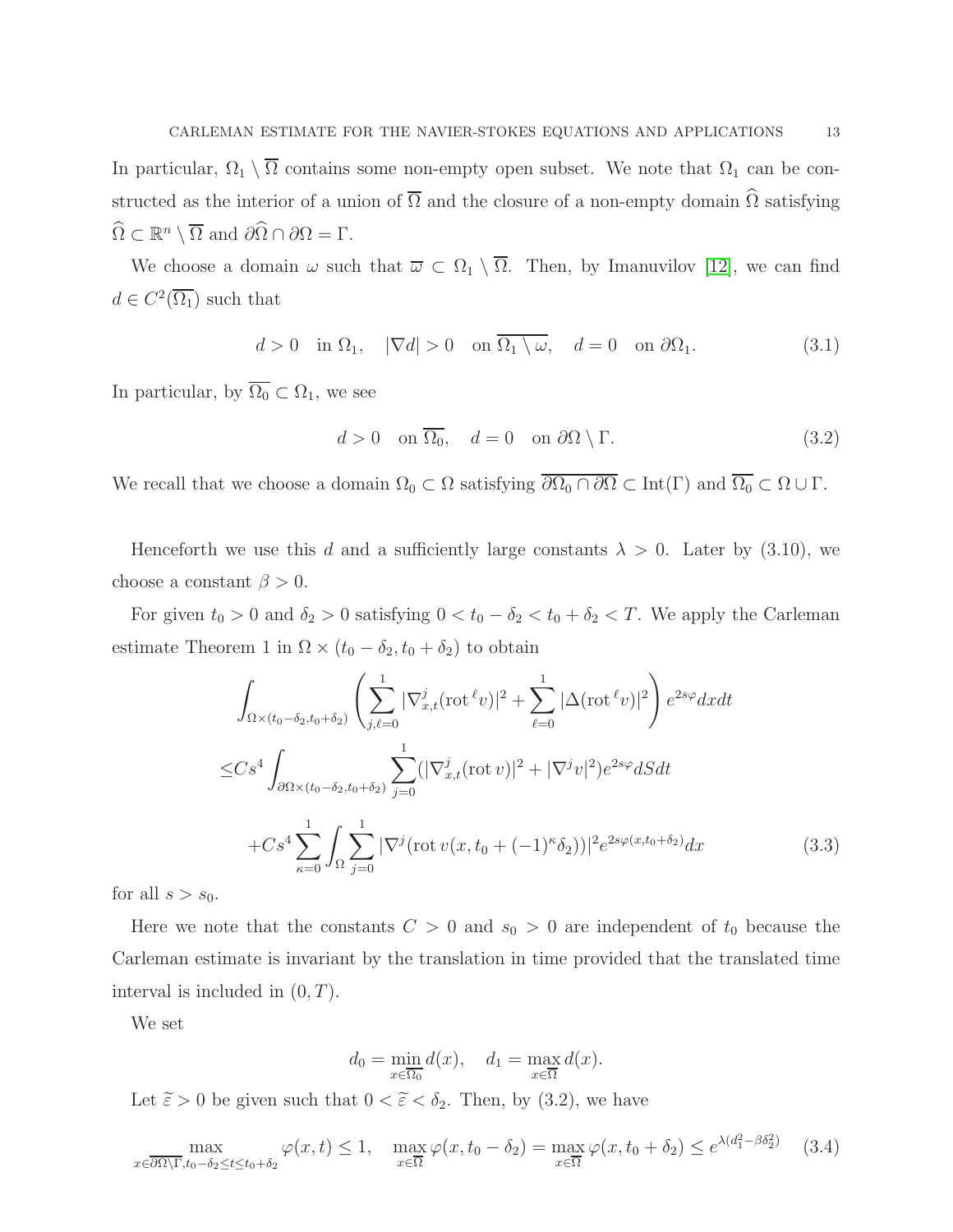and

$$
\min_{x \in \overline{\Omega_0}, t_0 - \tilde{\varepsilon} \le t \le t_0 + \tilde{\varepsilon}} \varphi(x, t) \ge e^{\lambda (d_0^2 - \beta \tilde{\varepsilon}^2)}.
$$
\n(3.5)

For concise descriptions, we set

$$
N(v;t_0-\widetilde{\varepsilon},t_0+\widetilde{\varepsilon}) := \sum_{\ell=0}^1 (||\text{rot}^{\ell}v||_{H^{1,1}(\Omega_0\times(t_0-\widetilde{\varepsilon},t_0+\widetilde{\varepsilon}))}^2 + ||\Delta(\text{rot}^{\ell}v)||_{L^2(\Omega_0\times(t_0-\widetilde{\varepsilon},t_0+\widetilde{\varepsilon}))}^2.
$$

Therefore, shrinking the integral domain  $\Omega \times (t_0 - \delta_2, t_0 + \delta_2)$  to  $\Omega_0 \times (t_0 - \tilde{\varepsilon}, t_0 + \tilde{\varepsilon})$  on the left-hand side of (3.3), applying the trace theorem and the embedding  $H^1(0,T;H^1(\Omega)) \subset$  $C([0, T]; H<sup>1</sup>(\Omega))$ , in terms of  $(1.4)$ ,  $(3.4)$  and  $(3.5)$ , we obtain

$$
\exp(2se^{\lambda(d_0^2 - \beta \tilde{\varepsilon}^2)})N(v; t_0 - \tilde{\varepsilon}, t_0 + \tilde{\varepsilon})
$$
\n(3.6)

$$
\leq C s^4 \left( \int_{\Gamma \times (t_0 - \delta_2, t_0 + \delta_2)} + \int_{(\partial \Omega \backslash \Gamma) \times (t_0 - \delta_2, t_0 + \delta_2)} \right) \sum_{j=0}^1 (|\nabla_{x,t}^j (\text{rot } v)|^2 + |\nabla^j v|^2) e^{2s\varphi} dS dt \n+ C s^4 \sum_{\kappa=0}^1 \int_{\Omega} \sum_{j=0}^1 |\nabla^j \text{rot } (x, t_0 + (-1)^\kappa \delta_2)|^2 e^{2s\varphi(x, t_0 + \delta_2)} dx \n\leq C s^4 e^{Cs} D^2 + C s^4 e^{2s} M^2 + C s^4 M^2 \exp(2se^{\lambda(d_1^2 - \beta \delta_2^2)})
$$

for all  $s \geq s_0$ .

Now we will make a specific choice of  $\beta > 0$ ,  $\tilde{\varepsilon} > 0$  and  $\delta_2 > 0$  such that  $0 < \tilde{\varepsilon} < \delta_2$ . First fix sufficiently large  $N > 1$  such that

$$
N - 1 > \frac{d_1^2 - d_0^2}{d_0^2}, \quad \text{that is,} \quad \frac{d_1^2}{d_0^2} < N. \tag{3.7}
$$

For given  $\varepsilon > 0$  in the statement of the theorem, we set

$$
\tilde{\varepsilon} := \frac{\varepsilon}{N - 1}, \quad \delta_2 := N\tilde{\varepsilon} = \frac{N\varepsilon}{N - 1} > \tilde{\varepsilon}.\tag{3.8}
$$

Since it suffices to consider the case where  $\varepsilon > 0$  is sufficiently small, we can assume that  $\delta_2 > 0$  is small, in particular,  $0 < \delta_2 < T - \delta_2 < T$ . Then, we can prove

$$
\frac{d_1^2 - d_0^2}{\delta_2^2 - \tilde{\varepsilon}^2} < \frac{d_0^2}{\tilde{\varepsilon}^2}.\tag{3.9}
$$

Indeed, by  $(3.8)$  and  $N > 1$  we see

$$
\frac{\delta_2^2}{\tilde{\varepsilon}^2} = N^2 > N.
$$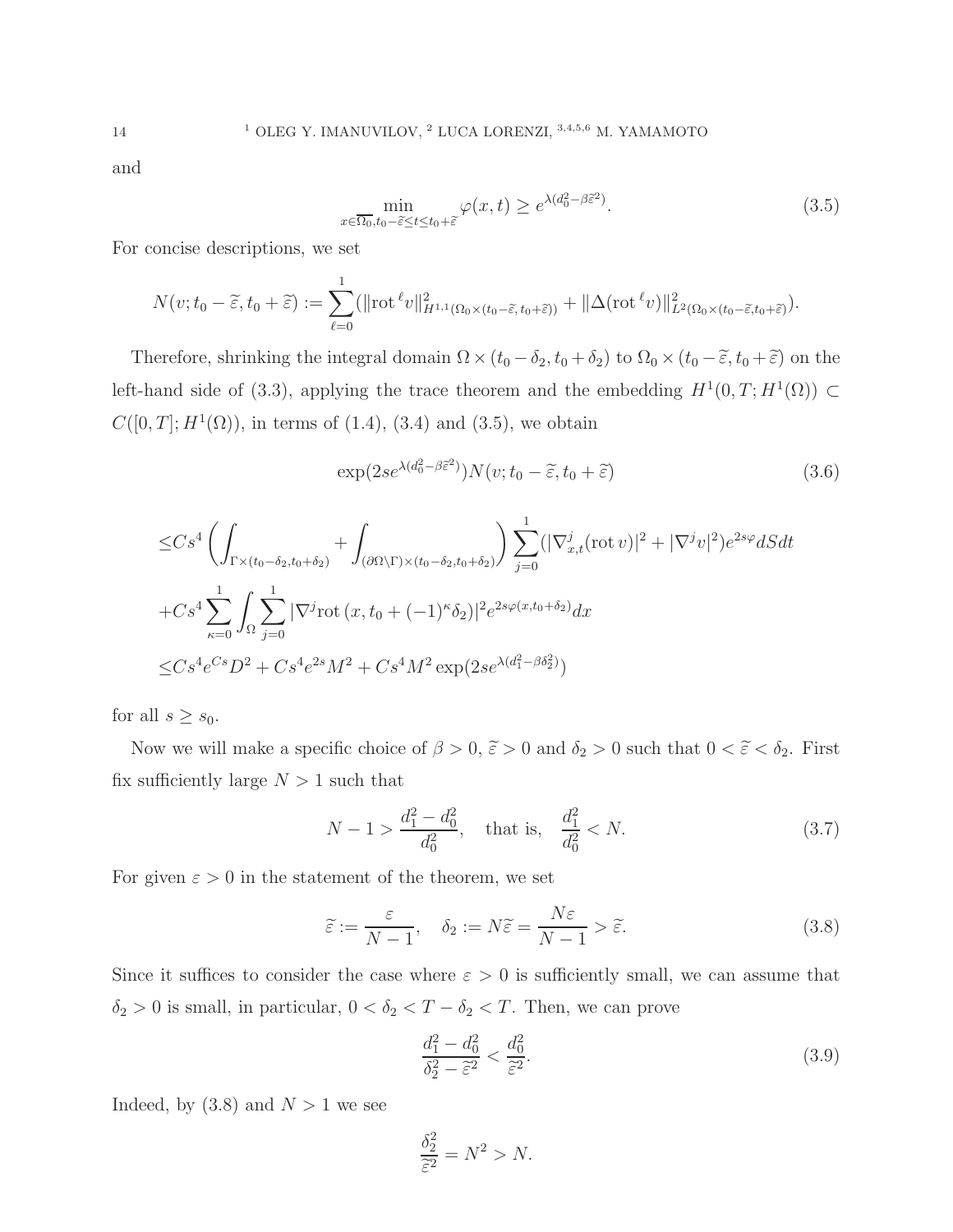Using (3.7), we have

$$
\frac{d_1^2}{d_0^2} < N < \frac{\delta_2^2}{\tilde{\varepsilon}^2}, \quad \text{that is,} \quad \frac{d_1^2 - d_0^2}{d_0^2} < \frac{\delta_2^2 - \tilde{\varepsilon}^2}{\tilde{\varepsilon}^2}
$$

which yields (3.9) by multiplying with  $\frac{d_0^2}{\delta_2^2 - \tilde{\epsilon}^2} > 0$ .

Therefore, we can choose  $\beta > 0$  such that

$$
\frac{d_1^2 - d_0^2}{\delta_2^2 - \tilde{\varepsilon}^2} < \beta < \frac{d_0^2}{\tilde{\varepsilon}^2},\tag{3.10}
$$

,

which implies

$$
d_0^2 - \beta \tilde{\varepsilon}^2 > 0
$$
,  $d_0^2 - \beta \tilde{\varepsilon}^2 > d_1^2 - \beta \delta_2^2$ ,

that is,

$$
\mu_1 := e^{\lambda(d_0^2 - \beta \tilde{\varepsilon}^2)} > \mu_2 := \max\{1, e^{\lambda(d_1^2 - \beta \delta_2^2)}\}.
$$

We arbitrarily choose  $t_0 \in (\delta_2, T - \delta_2)$ . We notice that  $(t_0 - \delta_2, t_0 + \delta_2) \subset (0, T)$ . Hence (3.6) yields

$$
N(v; t_0 - \widetilde{\varepsilon}, t_0 + \widetilde{\varepsilon}) \leq C s^4 M^2 e^{-2s\mu_0} + C s^4 e^{Cs} D^2
$$

for all  $s \geq s_0$ . Here we note

$$
\mu_0 := \mu_1 - \mu_2 > 0.
$$

Replacing s and C by  $s + s_0$  and  $e^{Cs_0}$  respectively, we see

$$
N(v; t_0 - \tilde{\varepsilon}, t_0 + \tilde{\varepsilon}) \le Cs^4 M^2 e^{-2s\mu_0} + Cs^4 e^{Cs} D^2
$$

for all  $s \geq 0$ . By  $\mu_0 > 0$ , we easily verify  $\sup_{s>0} s^4 e^{-s\mu_0} < \infty$  and  $s^4 e^{Cs} \leq C_1 e^{C_1 s}$  with large  $C_1 > 0$ , we obtain

$$
N(v; t_0 - \tilde{\varepsilon}, t_0 + \tilde{\varepsilon}) \leq CM^2 e^{-s\mu_0} + Ce^{Cs} D^2
$$

for all  $s \geq 0$ . Here we note that  $C > 0$  is a generic constant which is independent of  $s > 0$ . We make the right-hand side small by choosing  $s \geq 0$  suitably.

Case 1:  $D < M$ .

We choose  $s > 0$  such that

$$
M^2 e^{-s\mu_0} = D^2 e^{Cs},
$$

that is,

$$
s = \frac{2}{C + \mu_0} \log \frac{M}{D} > 0.
$$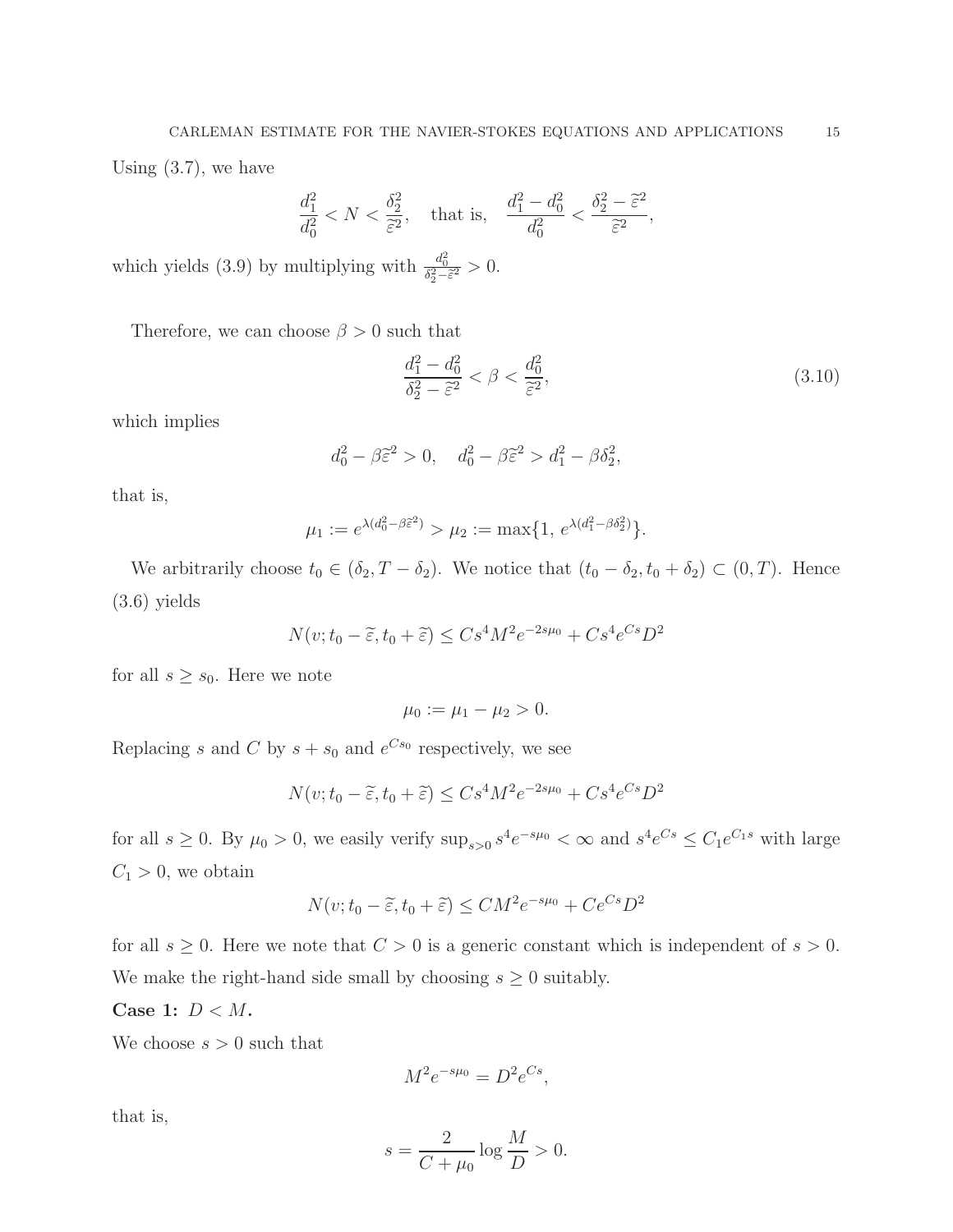Then

$$
N(v; t_0 - \widetilde{\varepsilon}, t_0 + \widetilde{\varepsilon}) \le 2CM^{\frac{2C}{C+\mu_0}} D^{\frac{2\mu_0}{C+\mu_0}}.
$$

Case 2:  $D \geq M$ .

Then we can directly

$$
N(v; t_0 - \widetilde{\varepsilon}, t_0 + \widetilde{\varepsilon}) \le CD^2(e^{-s\mu_0} + e^{Cs}).
$$

Hence setting  $s = 1$  for example, we see  $N(v; t_0 - \tilde{\varepsilon}, t_0 + \tilde{\varepsilon}) \le CD^2 e^C$ . Thus in both cases, we obtain

$$
N(v; t_0 - \tilde{\varepsilon}, t_0 + \tilde{\varepsilon}) \le C(M)(D^2 + D^{2\theta}), \tag{3.11}
$$

where  $\theta = \frac{\mu_0}{C+1}$  $\frac{\mu_0}{C+\mu_0} \in (0,1)$ . Here the constants C and  $\theta$  are dependent on  $\tilde{\varepsilon}, \delta_2 > 0$ , but independent of  $t_0$ . Varying  $t_0$  over  $(\delta_2, T - \delta_2)$ , we reach

$$
N(v; \delta_2 - \widetilde{\varepsilon}, T - \delta_2 + \widetilde{\varepsilon}) \le C(M)(D^2 + D^{2\theta}).
$$

Since  $\delta_2 - \tilde{\varepsilon} = (N - 1)\tilde{\varepsilon} = \varepsilon$  and and  $T - \delta_2 + \tilde{\varepsilon} = T - \varepsilon$ , by (3.8), we can complete the proof of Theorem 2.  $\blacksquare$ 

## 4. Proof of Theorem 3

Section 4.1. Proof of Theorem 3 (i).

First Step.

We set

$$
\widetilde{D}_1 := \sum_{j,k=0}^1 (||\nabla_{x,t}^j \partial_t^k(\text{rot } v)||_{L^2(\Gamma \times I)} + ||\nabla^j \partial_t^k v||_{L^2(\Gamma \times I)})
$$

and we see

$$
D_1 = D_1 + ||v(\cdot, t_0)||_{H^3(\Omega)}.
$$

We choose  $d \in C^2(\overline{\Omega})$  satisfying (3.1) and (3.2), and we set

$$
\varphi(x,t) = e^{\lambda(d(x) - \beta(t - t_0)^2)}
$$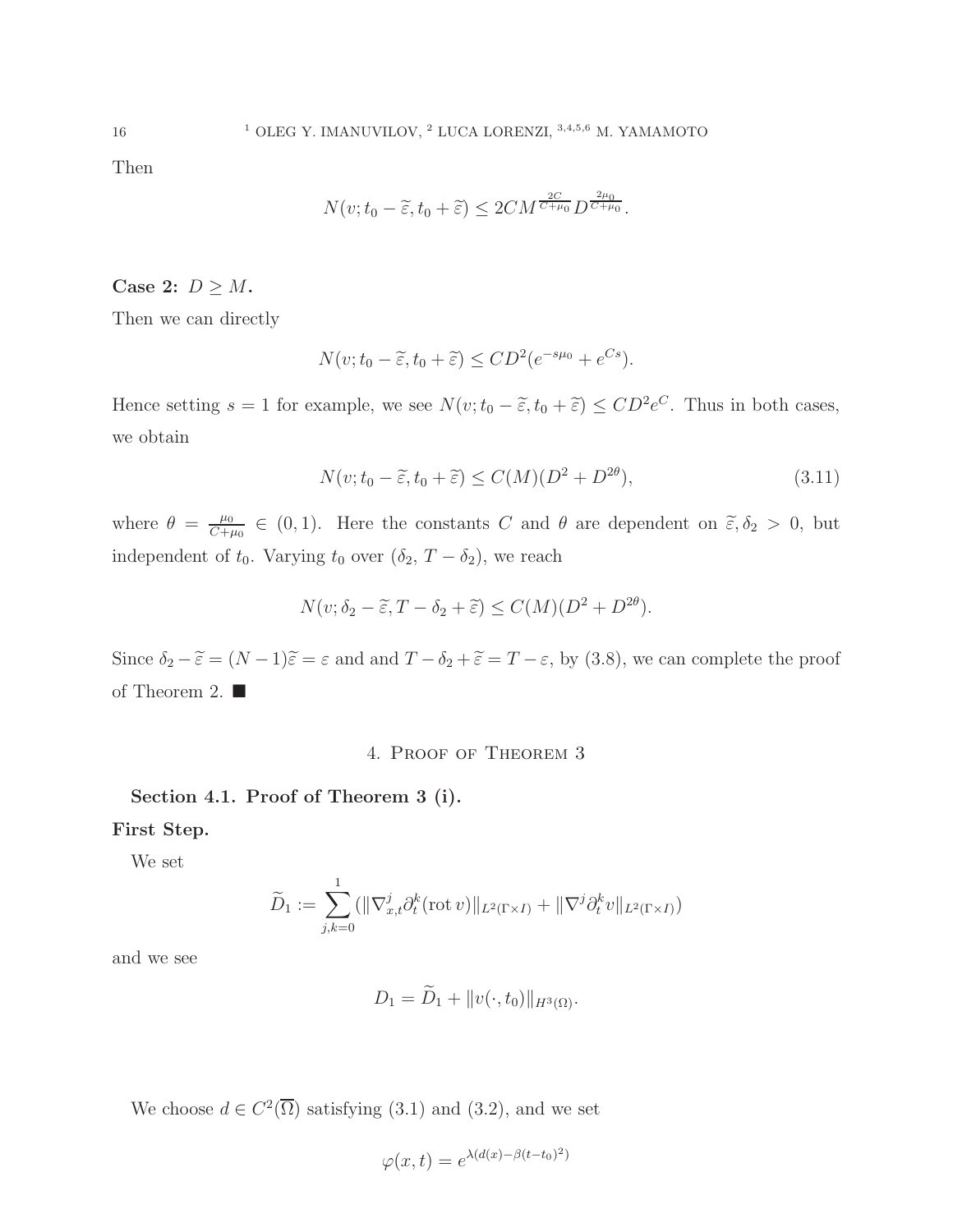with sufficiently large  $\lambda > 0$  and some  $\beta > 0$ . Later we will specify  $\beta > 0$ . By (3.2) we can choose small  $\varepsilon_1>0$  such that  $d=0$  on  $\partial\Omega\setminus\Gamma,$  that is,

$$
\varphi(x,t) \le 1 \quad \text{for } (x,t) \in (\partial \Omega \setminus \Gamma) \times I, \quad d(x) \ge \varepsilon_1 \quad \text{for } x \in \Omega_0.
$$

We set

$$
\mu_1 := e^{\lambda \varepsilon_1}, \quad \mu_2 := \max\{1, e^{\lambda (\|d\|_{C(\overline{\Omega})} - \beta \delta^2)}\}.
$$
\n(4.1)

For  $\varepsilon_1 > 0$ , we choose  $\beta > 0$  large such that

$$
\varepsilon_1 > \|d\|_{C(\overline{\Omega})} - \beta \delta^2. \tag{4.2}
$$

Therefore, (4.1) yields

$$
\begin{cases}\n\int_{(\partial\Omega\backslash\Gamma)\times I} \sum_{j,k=0}^{1} (|\nabla_{x,t}^{j}\partial_{t}^{k}(\operatorname{rot}v)|^{2} + |\nabla^{j}\partial_{t}^{k}v|^{2})e^{2s\varphi}dSdt \le CM_{1}^{2}e^{2s\mu_{2}},\\ \n\int_{\Gamma\times I} \sum_{j,k=0}^{1} (|\nabla_{x,t}^{j}\partial_{t}^{k}(\operatorname{rot}v)|^{2} + |\nabla^{j}\partial_{t}^{k}v|^{2}e^{2s\varphi})dSdt \le Ce^{Cs}\widetilde{D}_{1}^{2}.\n\end{cases}
$$
\n(4.3)

Moreover,

$$
C \sum_{\kappa=0}^{1} \int_{\Omega} \sum_{k=0}^{1} (|\nabla(\text{rot}\,\partial_t^k v)(x, t_0 + (-1)^{\kappa}\delta)|^2 + |\text{rot}\,\partial_t^k v(x, t_0 + (-1)^{\kappa}\delta)|^2) e^{2s\varphi(x, t_0 + \delta)} dx
$$
  

$$
\leq CM_1^2 e^{2se^{\lambda(||d||_{C(\overline{\Omega})} - \beta\delta^2)}} \leq CM_1^2 e^{2s\mu_2}.
$$
 (4.4)

We apply Theorem 1 to  $v$  to obtain

$$
\int_{Q} (s|\nabla v|^{2} + s|\nabla(\text{rot } v)|^{2} + s^{3}|v|^{2})e^{2s\varphi}dxdt \le C \int_{Q} |\text{rot } F|^{2}e^{2s\varphi}dxdt
$$

$$
+ Cs^{3}M_{1}^{2}e^{2s\mu_{2}} + Cs^{3}e^{Cs}\widetilde{D}_{1}^{2}
$$
(4.5)

by  $(4.2) - (4.4)$ .

Setting  $v_1 := \partial_t v$ , we have

$$
\begin{cases}\n\partial_t v_1(x,t) - \Delta v_1 + (A(x,t) \cdot \nabla) v_1 + (v_1 \cdot \nabla) B(x,t) \\
+(\partial_t A \cdot \nabla) v + (v \cdot \nabla) \partial_t B + \nabla \partial_t p = \partial_t F(x,t), \\
\text{div } v_1(x,t) = 0, \quad x \in \Omega, \ 0 < t < T.\n\end{cases}
$$

Noting that

$$
rot ((\partial_t A \cdot \nabla)v) = (\partial_t A \cdot \nabla) rot v \tag{4.6}
$$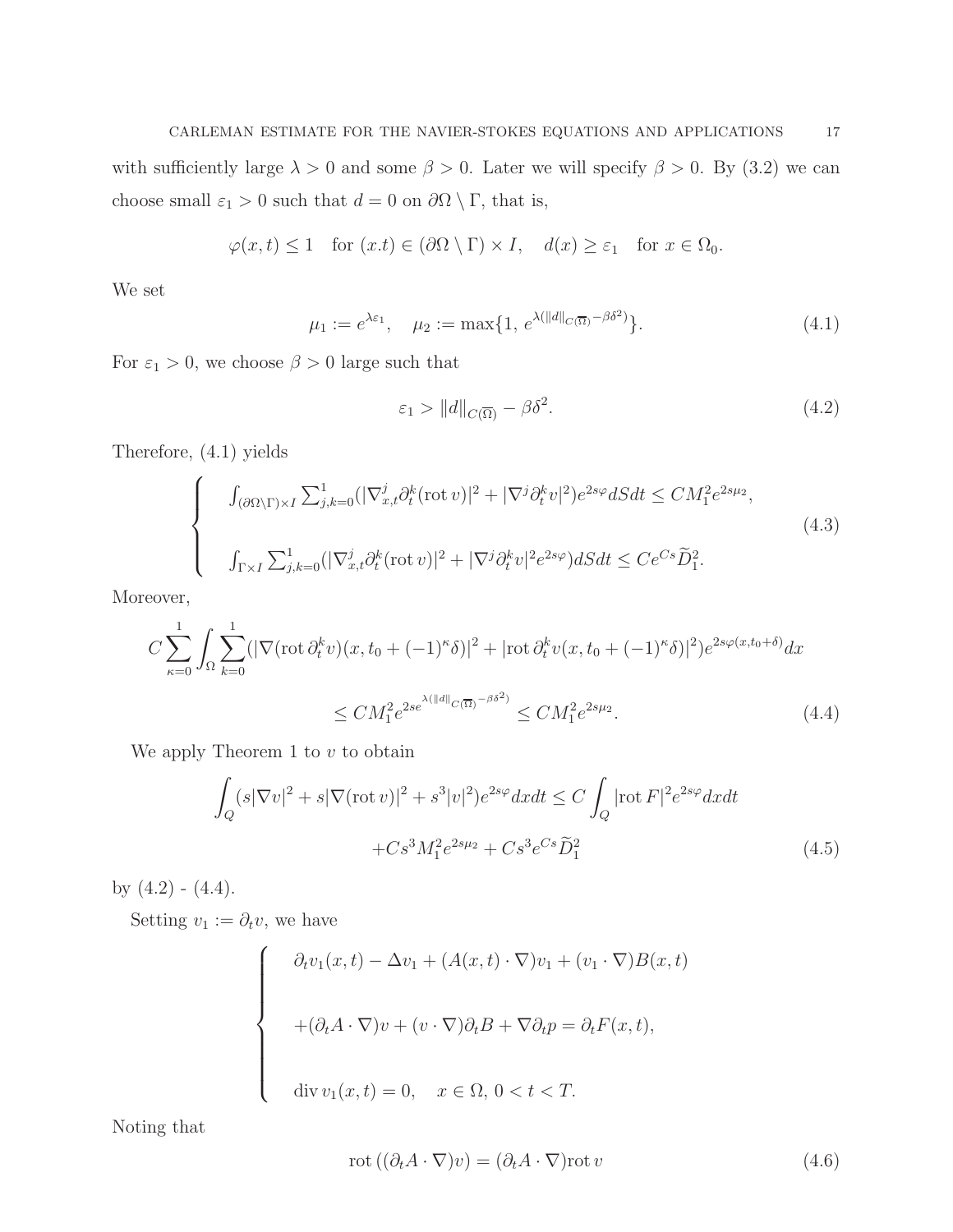$$
+\left(\sum_{j=1}^3(\partial_2a_j)\partial_jv_3-(\partial_3a_j)\partial_jv_2,\sum_{j=1}^3(\partial_3a_j)\partial_jv_1-(\partial_1a_j)\partial_jv_3,\sum_{j=1}^3(\partial_1a_j)\partial_jv_2-(\partial_2a_j)\partial_jv_1\right)^T,
$$

where we set  $\partial_t A := (a_1, a_2, a_3)^T$ , by  $(4.5)$  we have

$$
\int_{Q} (|\text{rot} ((\partial_t A \cdot \nabla)v)|^2 + |\text{rot} ((v \cdot \nabla)\partial_t B)|^2) e^{2s\varphi} dx dt
$$
  
\n
$$
\leq C \int_{Q} (|\nabla(\text{rot} v)|^2 + |\nabla v|^2 + |v|^2) e^{2s\varphi} dx dt
$$
  
\n
$$
\leq \frac{C}{s} \int_{Q} |\text{rot} F|^2 e^{2s\varphi} dx dt + Cs^2 M_1^2 e^{2s\mu_2} + Cs^2 e^{Cs} \widetilde{D}_1^2.
$$
 (4.7)

Therefore, we apply Theorem 1 to  $v_1$  to obtain

$$
\int_{Q} \left( \frac{1}{s} |\partial_t^2 \operatorname{rot} v|^2 + s^3 |\partial_t \operatorname{rot} v|^2 + s(|\nabla(\operatorname{rot} \partial_t v)|^2 + |\nabla \partial_t v|^2) + s^3 |\partial_t v|^2 \right) e^{2s\varphi} dx dt
$$
\n
$$
\leq C \int_{Q} \sum_{k=0}^1 |\partial_t^k \operatorname{rot} F|^2 e^{2s\varphi} dx dt + Cs^3 M_1^2 e^{2s\mu_2} + Cs^3 e^{Cs} \widetilde{D}_1^2 \tag{4.8}
$$

for all large  $s > 0$ .

# Second Step.

We start to estimate rot  $\partial_t v(x, t_0)$  as follows:

$$
\int_{\Omega} |\text{rot}\,\partial_t v(x,t_0)|^2 e^{2s\varphi(x,t_0)} dx = \int_{t_0-\delta}^{t_0} \left( \partial_t \int_{\Omega} |\text{rot}\,\partial_t v(x,t)|^2 e^{2s\varphi(x,t)} dx \right) dt
$$
\n
$$
+ \int_{\Omega} |\text{rot}\,\partial_t v(x,t_0-\delta)|^2 e^{2s\varphi(x,t_0-\delta)} dx
$$
\n
$$
= \int_{t_0-\delta}^{t_0} \int_{\Omega} \left( 2((\text{rot}\,\partial_t v) \cdot (\text{rot}\,\partial_t^2 v)) + 2s\partial_t \varphi |\text{rot}\,\partial_t v|^2 \right) e^{2s\varphi(x,t)} dx dt
$$
\n
$$
+ \int_{\Omega} |\text{rot}\,\partial_t v(x,t_0-\delta)|^2 e^{2s\varphi(x,t_0-\delta)} dx
$$
\n
$$
\leq C \int_{Q} (s |\text{rot}\,\partial_t v|^2 + |\text{rot}\,\partial_t v| |\text{rot}\,\partial_t^2 v|) e^{2s\varphi(x,t)} dx dt + CM_1^2 e^{2s\mu_2}.
$$

Here we applied also  $(4.1)$  and the bound  $M_1$ . We have

$$
|\text{rot}\,\partial_t v||\text{rot}\,\partial_t^2 v| = \left(\frac{1}{s}|\text{rot}\,\partial_t^2 v|\right)(s|\text{rot}\,\partial_t v|)
$$
  

$$
\leq \frac{1}{2}\left(\frac{1}{s^2}|\text{rot}\,\partial_t^2 v|^2 + s^2|\text{rot}\,\partial_t v|^2\right) = \frac{1}{2s}\left(\frac{1}{s}|\text{rot}\,\partial_t^2 v|^2 + s^3|\text{rot}\,\partial_t v|^2\right),
$$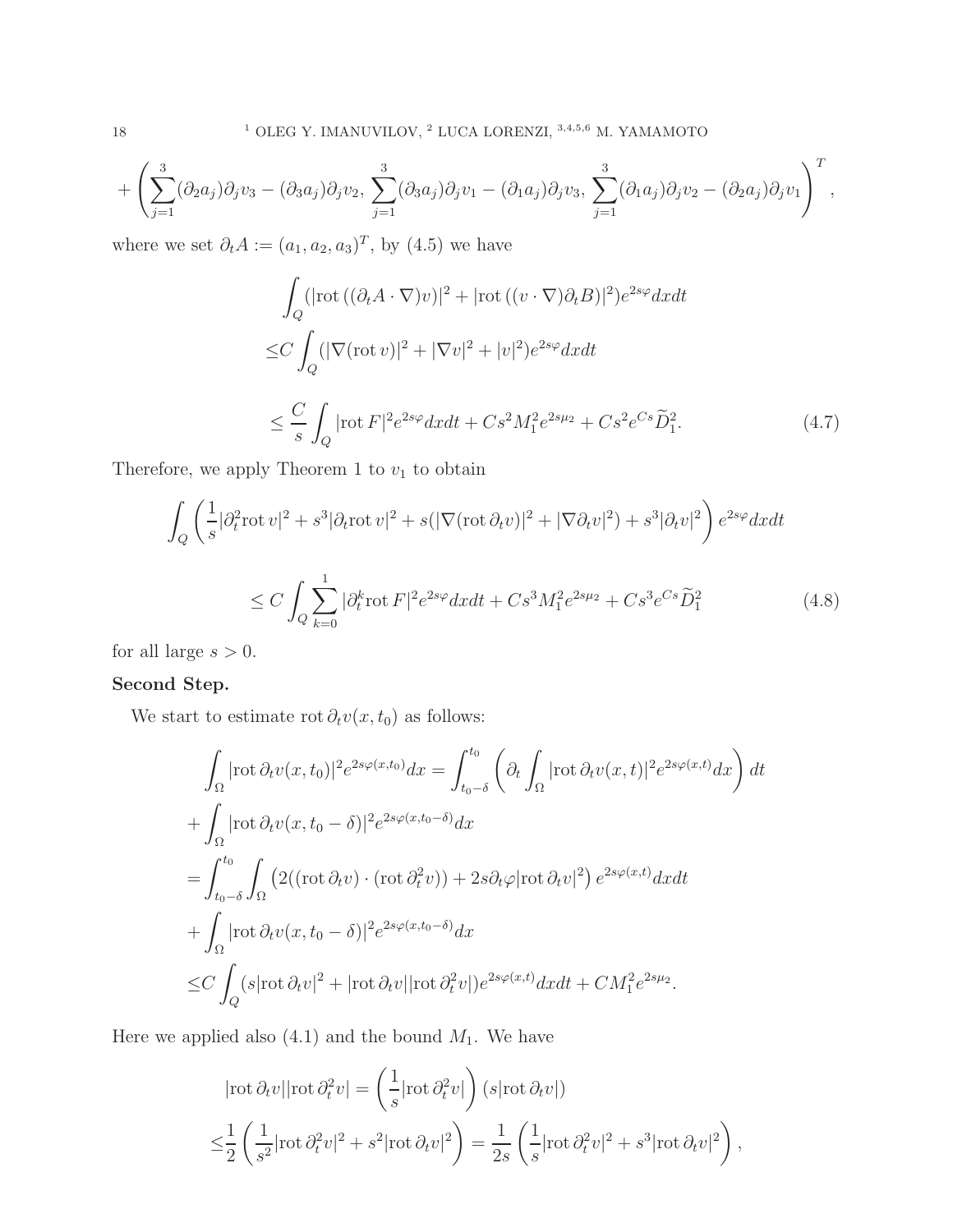and so (4.8) implies

$$
\int_{Q} |\text{rot}\,\partial_t v| |\text{rot}\,\partial_t^2 v| e^{2s\varphi} dx dt \leq \frac{C}{s} \int_{Q} \sum_{k=0}^1 |\partial_t^k \text{rot}\,F|^2 e^{2s\varphi} dx dt + Cs^2 M_1^2 e^{2s\mu_2} + Cs^2 e^{Cs} \widetilde{D}_1^2
$$

and

$$
\int_{Q} s |\text{rot}\,\partial_t v|^2 e^{2s\varphi} dx dt \leq \frac{C}{s^2} \int_{Q} \sum_{k=0}^1 |\partial_t^k \text{rot}\, F|^2 e^{2s\varphi} dx dt + Cs M_1^2 e^{2s\mu_2} + Cse^{Cs} \widetilde{D}_1^2.
$$

Hence,

$$
\int_{\Omega} |\text{rot}\,\partial_t v(x,t_0)|^2 e^{2s\varphi(x,t_0)} dx \leq \frac{C}{s} \int_{Q} \sum_{k=0}^1 |\partial_t^k \text{rot}\, F|^2 e^{2s\varphi} dx dt + Cs^2 M_1^2 e^{2s\mu_2} + Cs^2 e^{Cs} D_1^2. \tag{4.9}
$$
  
By (1.1) and  $\partial_t \text{rot}\, v \in H^1(I; L^2(\Omega)) \subset C(\overline{I}; L^2(\Omega))$ , we have

$$
F(x,t_0) = \partial_t v(x,t_0) - \Delta v(x,t_0) + (A \cdot \nabla) v(x,t_0) + (v(x,t_0) \cdot \nabla) B(x,t_0) + \nabla p(x,t_0),
$$

and

$$
\operatorname{rot} F(x, t_0) = \operatorname{rot} \partial_t v(x, t_0) + a(x), \tag{4.10}
$$

where

$$
a(x) := \text{rot} \left( -\Delta v(x, t_0) + (A \cdot \nabla) v(x, t_0) + (v(x, t_0) \cdot \nabla) B(x, t_0) \right). \tag{4.11}
$$

Consequently,

$$
\int_{\Omega} |\text{rot } F(x, t_0)|^2 e^{2s\varphi(x, t_0)} dx
$$
\n
$$
\leq \frac{C}{s} \int_{Q} \sum_{k=0}^{1} |\partial_t^k \text{rot } F|^2 e^{2s\varphi} dx dt + Cs^2 M_1^2 e^{2s\mu_2} + Cs^2 e^{Cs} D_1^2. \tag{4.12}
$$

By (1.6) and  $\varphi(x, t) \leq \varphi(x, t_0)$  for  $(x, t) \in Q$ , we have

$$
\frac{C}{s} \int_{Q} \sum_{k=0}^{1} |\text{rot } \partial_t^k F(x,t)|^2 e^{2s\varphi(x,t)} dx dt \le \frac{C}{s} \int_{\Omega} |\text{rot } F(x,t_0)|^2 e^{2s\varphi(x,t_0)} dx.
$$

Therefore,

$$
\int_{\Omega} |\text{rot } F(x, t_0)|^2 e^{2s\varphi(x, t_0)} dx \leq \frac{C}{s} \int_{\Omega} |\text{rot } F(x, t_0)|^2 e^{2s\varphi(x, t_0)} dx + Cs^2 M_1^2 e^{2s\mu_2} + Cs^2 e^{Cs} D_1^2
$$

for all large  $s > 0$ .

Choosing  $s > 0$  large, we can absorb the first term on the right-hand side into the left-hand side, we obtain

$$
\int_{\Omega} |\text{rot } F(x, t_0)|^2 e^{2s\varphi(x, t_0)} dx \leq Cs^2 M_1^2 e^{2s\mu_2} + Cs^2 e^{Cs} D_1^2
$$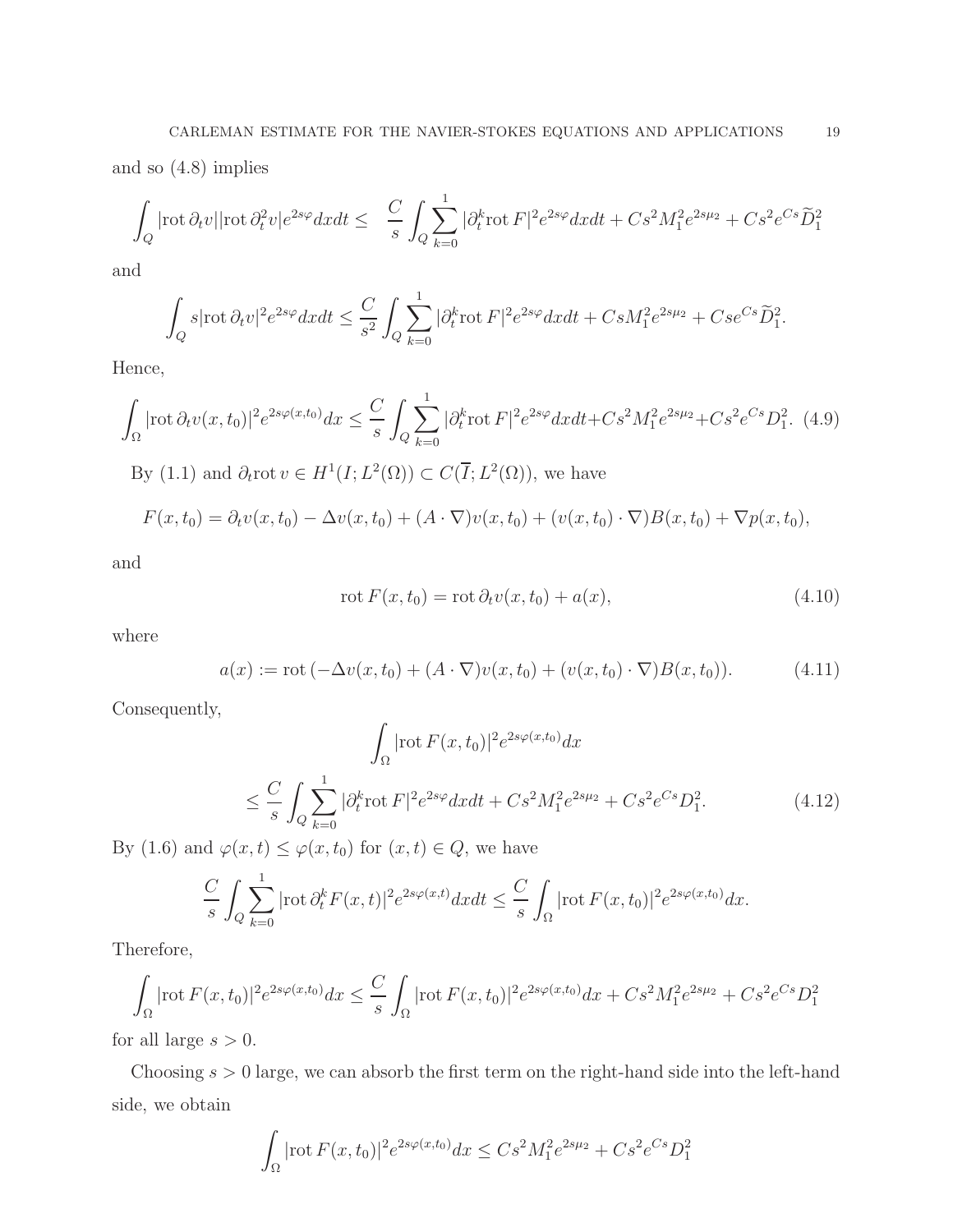for all large  $s > s_0$ . By  $d(x) \geq \varepsilon_1$  for  $x \in \Omega_0$  and  $\Omega_0 \subset \Omega$ , noting  $\varphi(x, t_0) = e^{\lambda d(x)}$ , we see

$$
e^{2se^{\lambda\varepsilon_1}}\int_{\Omega_0}|\text{rot}\,F(x,t_0)|^2dx\leq \int_{\Omega}|\text{rot}\,F(x,t_0)|^2e^{2s\varphi(x,t_0)}dx.
$$

Therefore,

$$
\int_{\Omega_0} |\text{rot}\, F(x,t_0)|^2 dx \leq C s^2 M_1^2 e^{2s\mu_2} e^{-2s\mu_1} + C s^2 e^{Cs} D_1^2.
$$

By  $(4.2)$ , we see

$$
\mu_0 := e^{\lambda \varepsilon_1} - \mu_2 = \mu_1 - \mu_2 > 0,
$$

and so

$$
\int_{\Omega_0} |\text{rot}\, F(x,t_0)|^2 dx \leq Cs^2 M_1^2 e^{-2s\mu_0} + Cs^2 e^{Cs} D_1^2
$$

for all  $s > s_0$ . By the same argument in obtaining (3.11), we complete the proof of Theorem 3 (i).

## Section 4.2. Proof of Theorem 3 (ii).

#### First Step.

We set

$$
\widetilde{D}_2 := \sum_{j=0}^1 \sum_{k=0}^2 (||\nabla_{x,t}^j \partial_t^k(\text{rot } v)||_{L^2(\Gamma \times I)} + ||\nabla^j \partial_t^k v||_{L^2(\Gamma \times I)})
$$

and

$$
D_2 := \widetilde{D}_2 + ||v(\cdot, t_0)||_{H^4(\Omega)}, \quad \widetilde{M}_2 := M_2 + m_1.
$$

Now we choose  $\varphi(x,t) = e^{\lambda(d(x)-\beta(t-t_0)^2)}$ , where  $d \in C^2(\overline{\Omega})$  satisfies (3.1) and (3.2), and  $\lambda > 0$  is sufficiently large, and the constant  $\beta > 0$  satisfies (4.2). Then (3.4) and (3.5) hold.

Therefore,

$$
\begin{cases}\n\int_{(\partial\Omega\backslash\Gamma)\times I} \sum_{j=0}^{1} \sum_{k=0}^{2} (|\nabla_{x,t}^{j}\partial_{t}^{k}(\operatorname{rot}v)|^{2} + |\nabla^{j}\partial_{t}^{k}v|^{2})e^{2s\varphi}dSdt \le CM_{2}^{2}e^{2s\mu_{2}},\\ \n\int_{\Gamma\times I} \sum_{j=0}^{1} \sum_{k=0}^{2} (|\nabla_{x,t}^{j}\partial_{t}^{k}(\operatorname{rot}v)|^{2} + |\nabla^{j}\partial_{t}^{k}v|^{2})e^{2s\varphi}dSdt \le Ce^{Cs}\widetilde{D}_{2}^{2}.\n\end{cases}
$$
\n(4.13)

Moreover,

$$
C \sum_{\kappa=0}^{1} \int_{\Omega} \sum_{j=0}^{1} \sum_{k=0}^{2} (|\nabla(\text{rot}\,\partial_t^k v)(x, t_0 + (-1)^{\kappa}\delta)|^2 + |\text{rot}\,\partial_t^k v(x, t_0 + (-1)^{\kappa}\delta)|^2) e^{2s\varphi(x, t_0 + \delta)} dx
$$
  

$$
\leq CM_2^2 e^{2se^{\lambda(||d||_{C(\overline{\Omega})} - \beta\delta^2)}} \leq CM_2^2 e^{2s\mu_2}.
$$
 (4.14)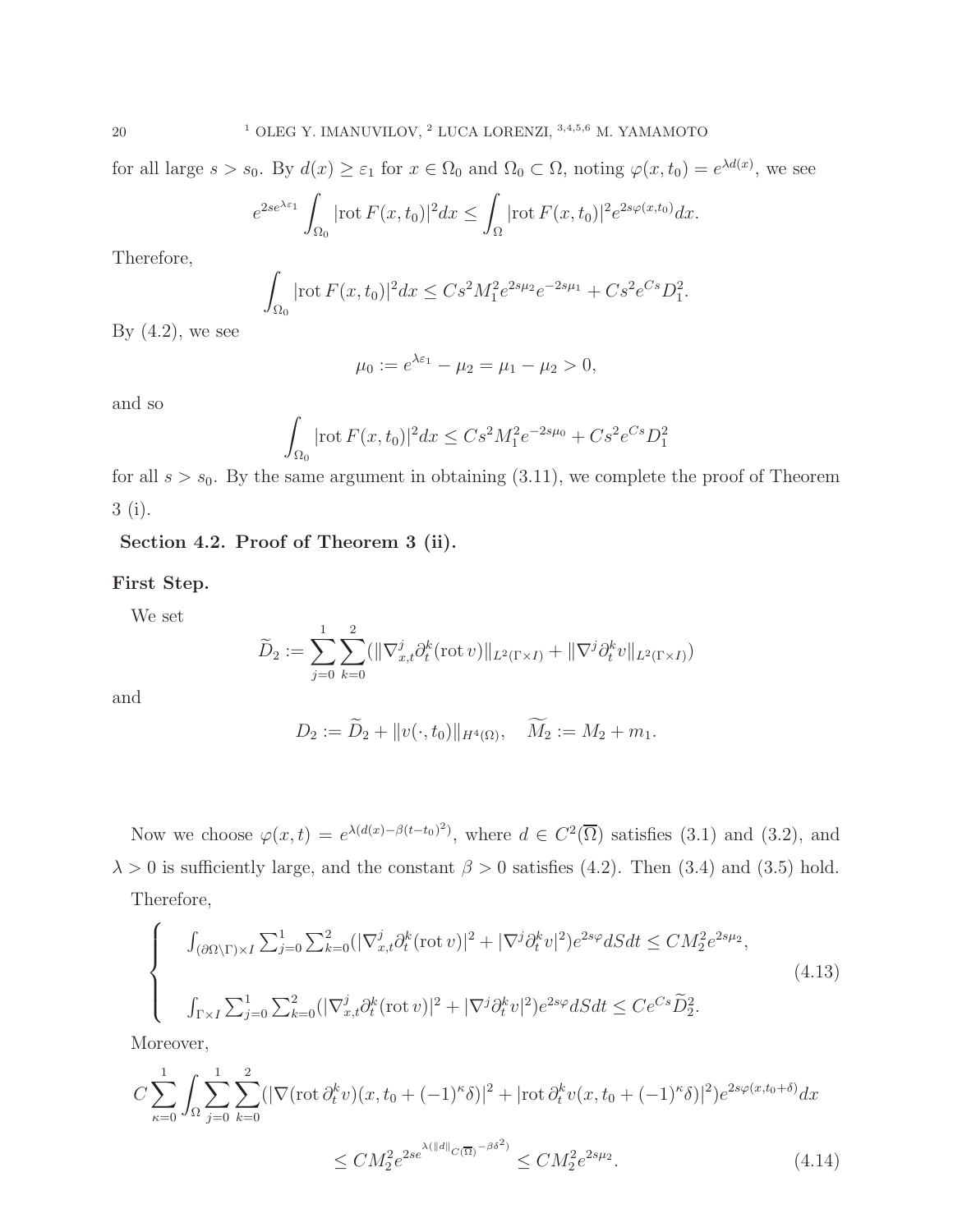Moreover, setting  $v_2 := \partial_t^2 v$ , we have

$$
\begin{cases}\n\partial_t v_2(x,t) - \Delta v_2 + (A(x,t) \cdot \nabla) v_2 + (v_2 \cdot \nabla) B(x,t) \\
+ 2(\partial_t A \cdot \nabla) v_1 + 2(v_1 \cdot \nabla) \partial_t B + (\partial_t^2 A \cdot \nabla) v + (v \cdot \nabla) \partial_t^2 B + \nabla \partial_t^2 p = \partial_t^2 F(x,t), \\
\text{div } v_2(x,t) = 0, \quad x \in \Omega, \ 0 < t < T.\n\end{cases}
$$

By  $(4.13)$  and  $(4.14)$ , we apply Theorem 1 to  $v_2$  to obtain

$$
\int_{Q} s |\nabla(\text{rot}\,\partial_{t}^{2}v)|^{2} e^{2s\varphi} dxdt \leq C \int_{Q} |\text{rot}\,\partial_{t}^{2}F|^{2} e^{2s\varphi} dxdt
$$
\n
$$
+ C \int_{Q} |\text{rot}\,\{2(\partial_{t}A\cdot\nabla)v_{1} + 2(v_{1}\cdot\nabla)\partial_{t}B + (\partial_{t}^{2}A\cdot\nabla)v + (v\cdot\nabla)\partial_{t}^{2}B\}|^{2} e^{2s\varphi} dxdt
$$
\n
$$
+ Cs^{3}M_{2}^{2} e^{2s\mu_{2}} + Cs^{3}e^{Cs}\widetilde{D}_{2}^{2}
$$
\n
$$
\leq C \int_{Q} |\partial_{t}^{2} \text{rot}\,F|^{2} e^{2s\varphi} dxdt + Cs^{3}M_{2}^{2} e^{2s\mu_{2}} + Cs^{3}e^{Cs}\widetilde{D}_{2}^{2}
$$
\n(4.15)

for all large  $s > 0$ .

Similarly to  $(4.6)$  and  $(4.7)$ , in terms of  $(4.8)$ , we have

$$
\int_{Q} |\text{rot} (2(\partial_t A \cdot \nabla)v_1 + 2(v_1 \cdot \nabla)\partial_t B)|^2 e^{2s\varphi} dxdt
$$
  
\n
$$
\leq C \int_{Q} (|\nabla(\text{rot } v_1)|^2 + |\nabla v_1|^2 + |v_1|^2) e^{2s\varphi} dxdt
$$
  
\n
$$
= C \int_{Q} (|\nabla(\text{rot } \partial_t v)|^2 + |\nabla \partial_t v|^2 + |\partial_t v|^2) e^{2s\varphi} dxdt
$$
  
\n
$$
\leq \frac{C}{s} \int_{Q} \sum_{k=0}^{1} |\text{rot } \partial_t^k F|^2 e^{2s\varphi} dxdt + Cs^2 M_2^2 e^{2s\mu_2} + Cs^2 e^{Cs} \widetilde{D}_2^2.
$$
 (4.16)

Here we used also  $M_1 \leq M_2$  and  $D_1 \leq D_2$ . Similarly we can verify

$$
\int_{Q} |\text{rot} \left( (\partial_t^2 A \cdot \nabla) v + (v \cdot \nabla) \partial_t^2 B \right)|^2 e^{2s\varphi} dx dt
$$
\n
$$
\leq \frac{C}{s} \int_{Q} |\text{rot } F|^2 e^{2s\varphi} dx dt + Cs^2 M_2^2 e^{2s\mu_2} + Cs^2 e^{Cs} \widetilde{D}_2^2. \tag{4.17}
$$

Substituting  $(4.16)$  and  $(4.17)$  into  $(4.15)$ , we obtain

$$
\int_{Q}s|\nabla(\operatorname{rot}\partial_{t}^{2}v)|^{2}e^{2s\varphi}dxdt
$$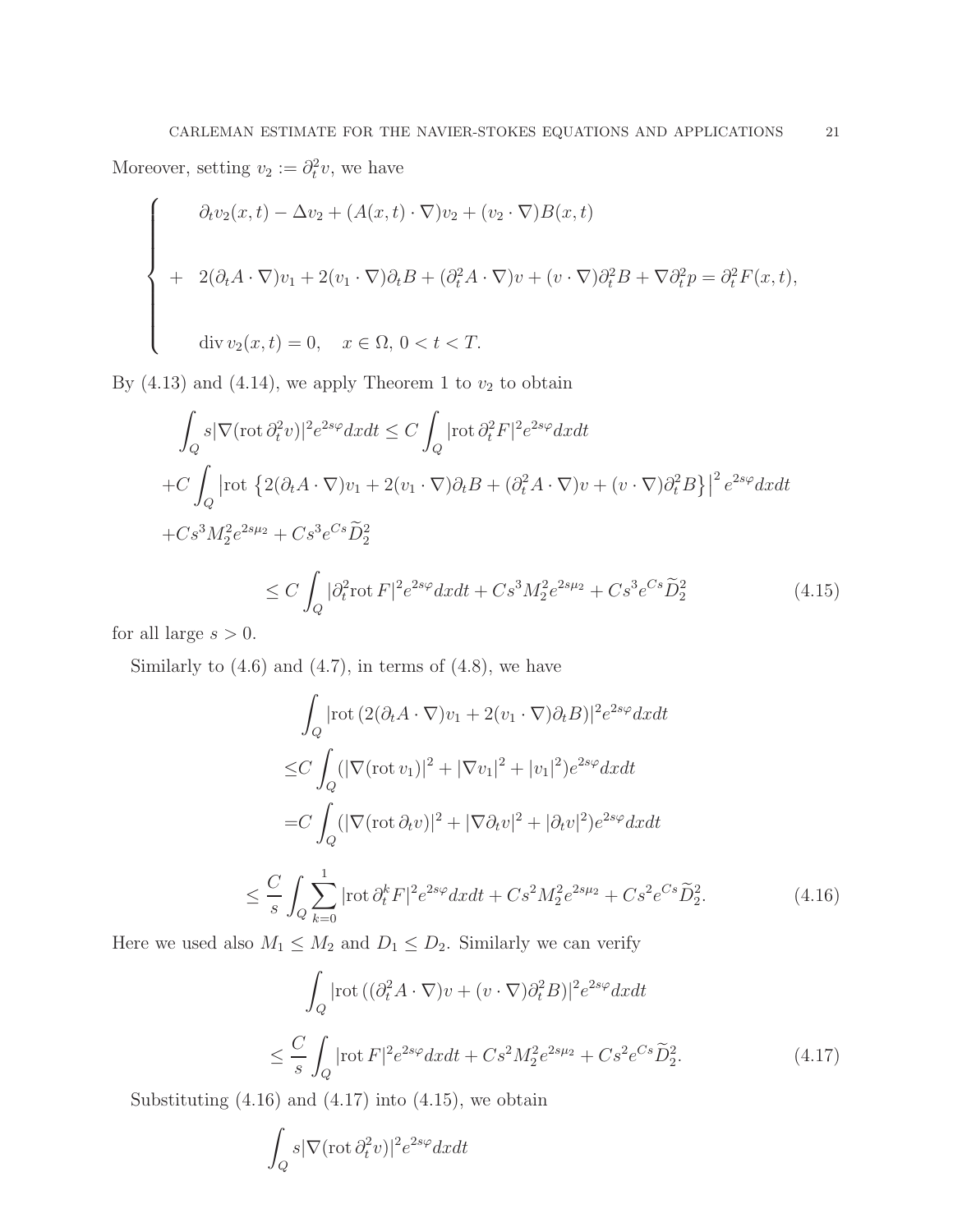$$
\leq C\int_{Q}\sum_{k=0}^{2}|\text{rot}\,\partial_{t}^{k}F|^{2}e^{2s\varphi}dxdt + Cs^{3}M_{2}^{2}e^{2s\mu_{2}} + Cs^{3}e^{Cs}\widetilde{D}_{2}^{2}.
$$

With (4.8), we see

$$
\int_{Q} (s|\nabla(\operatorname{rot}\partial_{t}^{2}v)|^{2} + s|\nabla(\operatorname{rot}\partial_{t}v)|^{2})e^{2s\varphi}dxdt
$$
\n
$$
\leq C \int_{Q} \sum_{k=0}^{2} |\operatorname{rot}\partial_{t}^{k}F|^{2}e^{2s\varphi}dxdt + Cs^{3}M_{2}^{2}e^{2s\mu_{2}} + Cs^{3}e^{Cs}\widetilde{D}_{2}^{2}
$$
\n(4.18)

for all large  $s > 0$ .

## Second Step.

Now, similarly to Second Step of the proof of Theorem 3 (i), using (4.18) and (4.14), we see

$$
\int_{\Omega} |\nabla(\text{rot}\,\partial_t v(x,t_0))|^2 e^{2s\varphi(x,t_0)} dx = \int_{t_0-\delta}^{t_0} \left( \partial_t \int_{\Omega} |\nabla(\text{rot}\,\partial_t v(x,t))|^2 e^{2s\varphi(x,t)} dx \right) dt
$$
  
+ 
$$
\int_{\Omega} |\nabla(\text{rot}\,\partial_t v)(x,t_0-\delta)|^2 e^{2s\varphi(x,t_0-\delta)} dx
$$
  
= 
$$
\int_{t_0-\delta}^{t_0} \int_{\Omega} (2(\nabla(\text{rot}\,\partial_t v) \cdot \nabla(\text{rot}\,\partial_t^2 v)) + 2s\partial_t \varphi |\nabla(\text{rot}\,\partial_t v)|^2) e^{2s\varphi(x,t)} dx dt
$$
  
+ 
$$
\int_{\Omega} |\nabla(\text{rot}\,\partial_t v)(x,t_0-\delta)|^2 e^{2s\varphi(x,t_0-\delta)} dx
$$
  

$$
\leq C \int_{Q} (s|\nabla(\text{rot}\,\partial_t v)|^2 + |\nabla(\text{rot}\,\partial_t v)||\nabla(\text{rot}\,\partial_t^2 v)|) e^{2s\varphi(x,t)} dx dt + CM_2^2 e^{2s\mu_2}
$$
  

$$
\leq C \sum_{k=0}^2 \int_{Q} |\text{rot}\,\partial_t^k F|^2 e^{2s\varphi} dx dt + Cs^3 M_2^2 e^{2s\mu_2} + Cs^3 e^{Cs} \tilde{D}_2^2.
$$

Here  $(\nabla(\text{rot }A) \cdot \nabla(\text{rot }B))$  means that the sum of the products of all the corresponding elements of the two matrices  $\nabla(\text{rot }A)$  and  $\nabla(\text{rot }B)$ .

Applying (1.7) to the first term on the right-hand side, we obtain

$$
\int_{\Omega} |\nabla(\text{rot}\,\partial_t v(x,t_0))|^2 e^{2s\varphi(x,t_0)} dx \le C \int_{Q} (|F(x,t_0)|^2 + |\nabla F(x,t_0)|^2) e^{2s\varphi} dx dt \n+ C s^3 M_2^2 e^{2s\mu_2} + C s^3 e^{Cs} \tilde{D}_2^2
$$
\n(4.19)

for all large  $s > 0$ .

By  $(1.5)$ , we have

$$
\operatorname{rot} \operatorname{rot} F(x, t_0) = -\Delta F(x, t_0) + \nabla (\operatorname{div} F(x, t_0)) = -\Delta F(x, t_0), \quad x \in \Omega
$$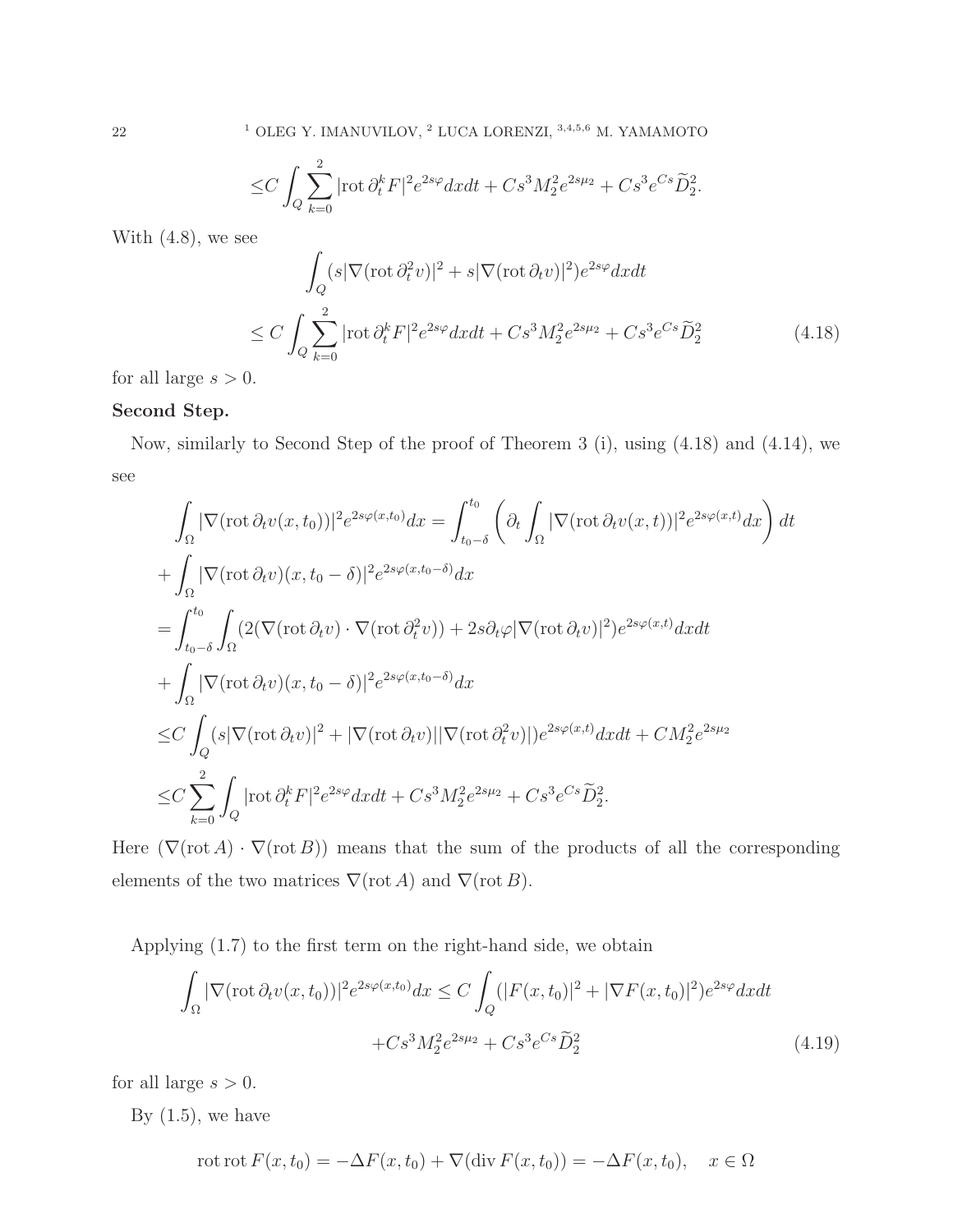$$
rot rot F(x, t_0) = rot rot \partial_t v(x, t_0) + rot a(x),
$$

where  $a$  is defined by  $(4.11)$ . Hence,

$$
-\Delta F(x,t_0) = \text{rot rot}(\partial_t v(x,t_0)) + \text{rot } a(x), \quad x \in \Omega.
$$

Therefore,

$$
|\Delta F(x, t_0)| \le C(|\nabla(\operatorname{rot}\partial_t v(x, t_0))| + |\operatorname{rot} a(x)|, \quad x \in \Omega
$$

and so (4.19) implies

$$
\int_{\Omega} |\Delta F(x, t_0)|^2 e^{2s\varphi(x, t_0)} dx \le C \int_{Q} (|F(x, t_0)|^2 + |\nabla F(x, t_0)|^2) e^{2s\varphi(x, t)} dx dt
$$
  
+  $C e^{Cs} (s^3 \widetilde{D}_2^2 + ||v(\cdot, t_0)||_{H^4(\Omega)}^2) + Cs^3 M_2^2 e^{2s\mu_2}$ 

for all large  $s > 0$ . Since  $\varphi(x, t) \leq \varphi(x, t_0)$  for  $(x, t) \in Q$ , we obtain

$$
\int_{\Omega} |\Delta F(x, t_0)|^2 e^{2s\varphi(x, t_0)} dx \le C \int_{\Omega} (|F(x, t_0)|^2 + |\nabla F(x, t_0)|^2) e^{2s\varphi(x, t_0)} dx
$$

$$
+ C e^{Cs} s^3 D_2^2 + C s^3 M_2^2 e^{2s\mu_2}
$$
(4.20)

for all large  $s > 0$ 

## Third Step.

Next we apply Lemma 3 shown already in Section 2, which is an elliptic Carleman estimate. Noting that  $F(x, t_0) = |\nabla F(x, t_0)| = 0$  for  $x \in \Gamma$ , application of Lemma 3 to (4.20) yields

$$
\int_{\Omega} (s|\nabla F(x,t_0)|^2 + s^3 |F(x,t_0)|^2) e^{2s\varphi(x,t_0)} dx
$$
  
\n
$$
\leq C \int_{\Omega} (|F(x,t_0)|^2 + |\nabla F(x,t_0)|^2) e^{2s\varphi(x,t_0)} dx + C e^{Cs} s^3 D_2^2 + C s^3 M_2^2 e^{2s\mu_2}
$$
  
\n
$$
+ C s^3 \int_{\partial\Omega\setminus\Gamma} (|\nabla F(x,t_0)|^2 + |F(x,t_0)|^2) e^{2s\varphi(x,t_0)} dS
$$
\n(4.21)

for all large  $s > 0$ . Recalling that  $\varphi(x, t) \leq 1$  for  $(x, t) \in (\partial \Omega \setminus \Gamma) \times I$ , by  $||F(\cdot, t_0)||_{H^2(\Omega)} \leq m_1$ and (4.1), we apply the trace theorem to obtain

$$
\int_{\partial\Omega\setminus\Gamma} (|\nabla F(x,t_0)|^2 + |F(x,t_0)|^2) e^{2s\varphi(x,t_0)} dS \le m_1^2 \int_{\partial\Omega\setminus\Gamma} e^{2s} dS \le C m_1^2 e^{2s} \le C m_1^2 e^{2s\mu_2}.
$$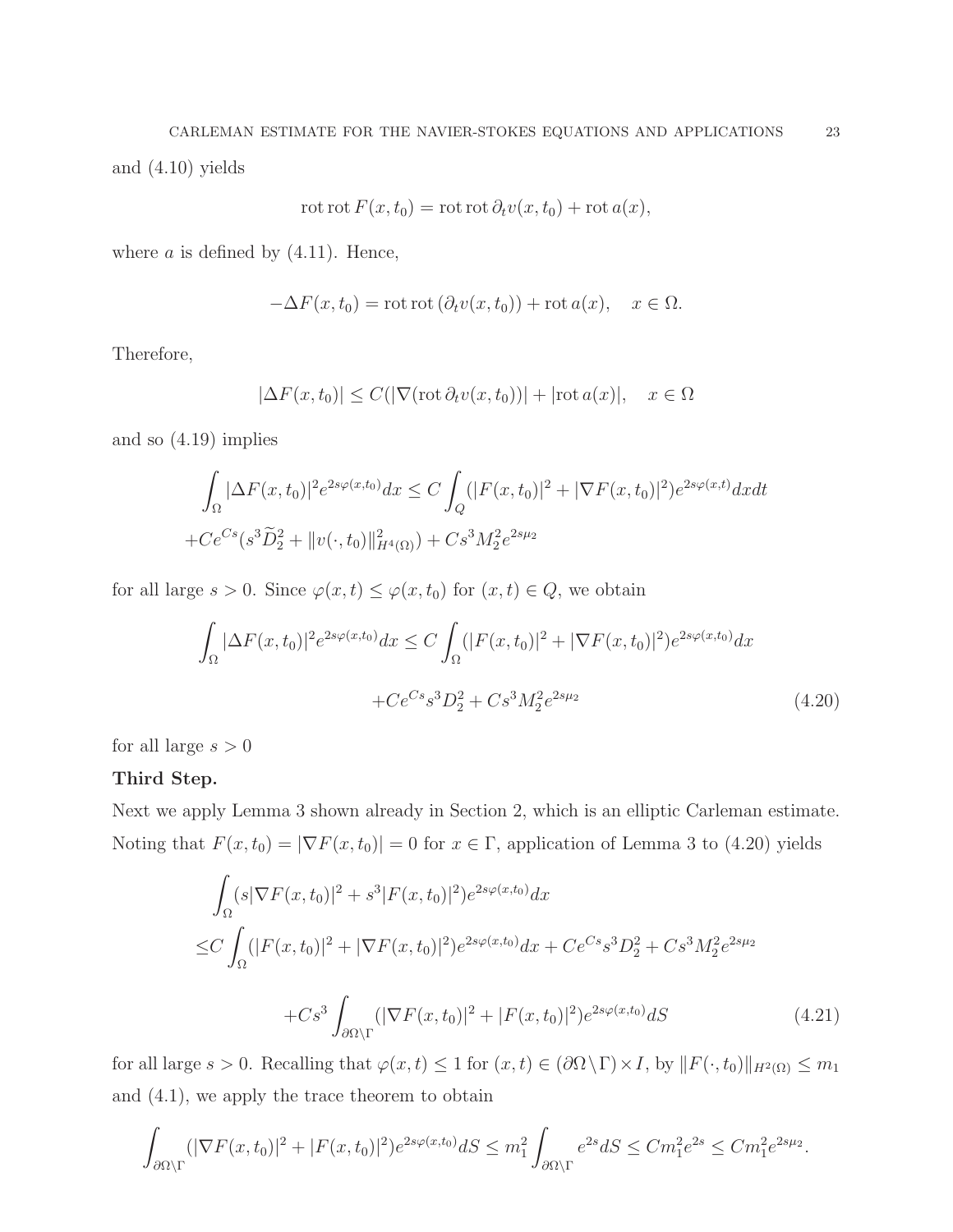Choosing  $s > 0$  large, we can absorb the first term on the right-hand side of  $(4.21)$  into the left-hand side, and so

$$
\int_{\Omega} s(|\nabla F(x, t_0)|^2 + |F(x, t_0)|^2) e^{2s\varphi(x, t_0)} dx \leq Ce^{Cs} s^3 D_2^2 + Cs^3 \widetilde{M}_2^2 e^{2s\mu_2}
$$

for all large  $s > 0$ . Shrinking the integral domain  $\Omega$  on the left-hand side to  $\Omega_0$  and using (4.1) and  $e^{2s\varphi(x,t_0)} \ge e^{2se^{\lambda \varepsilon_1}} = e^{2s\mu_1}$  for  $x \in \Omega_0$ ,

$$
e^{2s\mu_1} \|F(\cdot, t_0)\|_{H^1(\Omega_0)}^2 \le Ce^{Cs} s^3 D_2^2 + Cs^3 \widetilde{M}_2^2 e^{2s\mu_2}
$$

for all large  $s > 0$ . By (4.2), we have  $\mu_1 > \mu_2$  and so

$$
||F(\cdot,t_0)||_{H^1(\Omega_0)}^2 \le Ce^{Cs} s^3 D_2^2 + Cs^3 \widetilde{M}_2^2 e^{-2s\mu_0}
$$

for all large  $s > 0$ . Here we set  $\mu_0 := \mu_1 - \mu_2 > 0$ . Therefore, by the same argument as in reaching  $(3.10)$ , we can complete the proof of Theorem 3 (ii).

## 5. Concluding Remarks

#### 5.1. Original Navier-Stokes equations

We mainly consider linearized Navier-Stokes equations. The original Navier-Stokes equations reads as

$$
\partial_t v(x,t) - \Delta v(x,t) + (v \cdot \nabla)v(x,t) + \nabla p = F(x,t), \quad x \in \Omega, \ 0 < t < T. \tag{5.1}
$$

Let  $v_1$  and  $v_2$  satisfy (5.1) with  $F_1$  and  $F_2$  respectively. Then, setting  $v := v_1 - v_2$ , we have

$$
\partial_t v(x,t) - \Delta v(x,t) + (v_1 \cdot \nabla) v(x,t) + (v \cdot \nabla) v_2(x,t) + \nabla p = (F_1 - F_2)(x,t), \quad x \in \Omega, \ 0 < t < T,
$$

which corresponds to  $(1.1)$ . Although the existence of  $v_1, v_2$  to the initial boundary value problems for the Navier-Stokes equations, is in general, not completely solved with our assumed regularity, for our inverse problems we assume the existence of  $v_1, v_2$  with such regularity. Moreover, we see by the proof that  $T > 0$  can be arbitrarily small, and our inverse problem requires the existence of the solution  $(v, p)$  local in time. Moreover, we notice that for the inverse problems, we consider the solutions only for positive time interval  $t > t_0 - \delta > 0$ , so that there is a possibility that we rely on the smoothing property in time of solution to the Navier-Stokes equations, in order to gain the necessary regularity of solution for the inverse problem.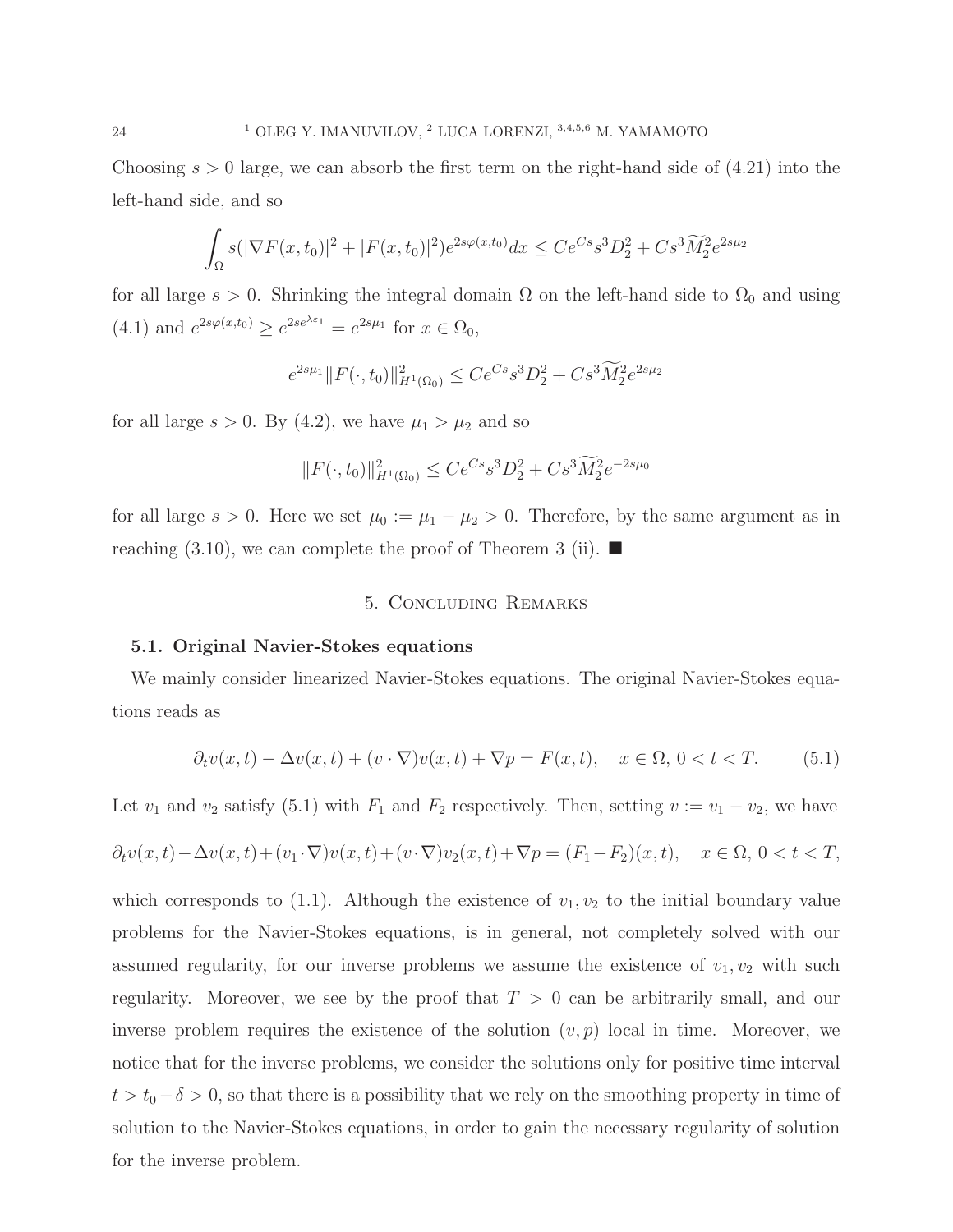On the other hand, in our inverse source problems, we cannot choose  $t_0 = 0$ , in other words, our problem is not an inverse problem for any initial boundary value problem. In particular, we remark that we do not assume any initial conditions, but we need  $v(\cdot, t_0)$  in  $\Omega$  with some  $t_0 > 0$ . In general, the inverse problem with our formulation for parabolic equations as well as the Navier-Stokes equations has been a long-standing open problem for the case of  $t_0 = 0$ .

#### 5.2. Data of pressure field  $p$

In this article, we do not use any data of p. Therefore, in Theorem 3 (ii), we have to assume (1.5): div  $F(\cdot, t_0) = 0$  in  $\Omega$ . With information of p, we need not such assumption for unknown sources, but here we do not pursue this direction.

#### 5.3. Available Carleman estimates

As Carleman estimates for parabolic equations including the Navier-Stokes equations, we can have two types according to the choices of weight functions in the following forms.

• Regular weight function:

$$
\varphi(x,t) := e^{\lambda(d(x) - \beta(t - t_0)^2)}.
$$
\n
$$
(5.2)
$$

• Singular weight function:

$$
\varphi(x,t) = \frac{e^{\lambda \eta(x)} - e^{2\lambda \|\eta\|_{C(\overline{\Omega})}}}{h(t)},
$$
\n(5.3)

where  $\lim_{t\to t_0\pm\delta} h(t) = 0$ .

Here  $d, \eta \in C^2(\overline{\Omega})$  are chosen suitably.

The Carleman estimate with the weight (5.3) was proved firstly by Imanuvilov [\[12\]](#page-29-10) for a parabolic equation.

As for related inverse problems for the Navier-Stokes equations, Choulli, Imanuvilov, Puel and Yamamoto [\[6\]](#page-29-5), Fan, Di Cristo, Jiang and Nakamura [\[8\]](#page-29-7), Fan, Jiang and Nakamura [\[9\]](#page-29-8) used Carleman estimates with (5.3), while Bellassoued, Imanuvilov and Yamamoto [\[2\]](#page-29-3) and the current article rely on (5.2).

Moreover, in order to derive Carleman estimates for the Navier-Stokes equations with (5.2) or (5.3), we have two options:

(1) First take rot to obtain a parabolic equation in rot v and then a Poisson equation in  $v.$  See [\[6\]](#page-29-5), [\[8\]](#page-29-7), [\[9\]](#page-29-8) with the weight in form of  $(5.3)$ .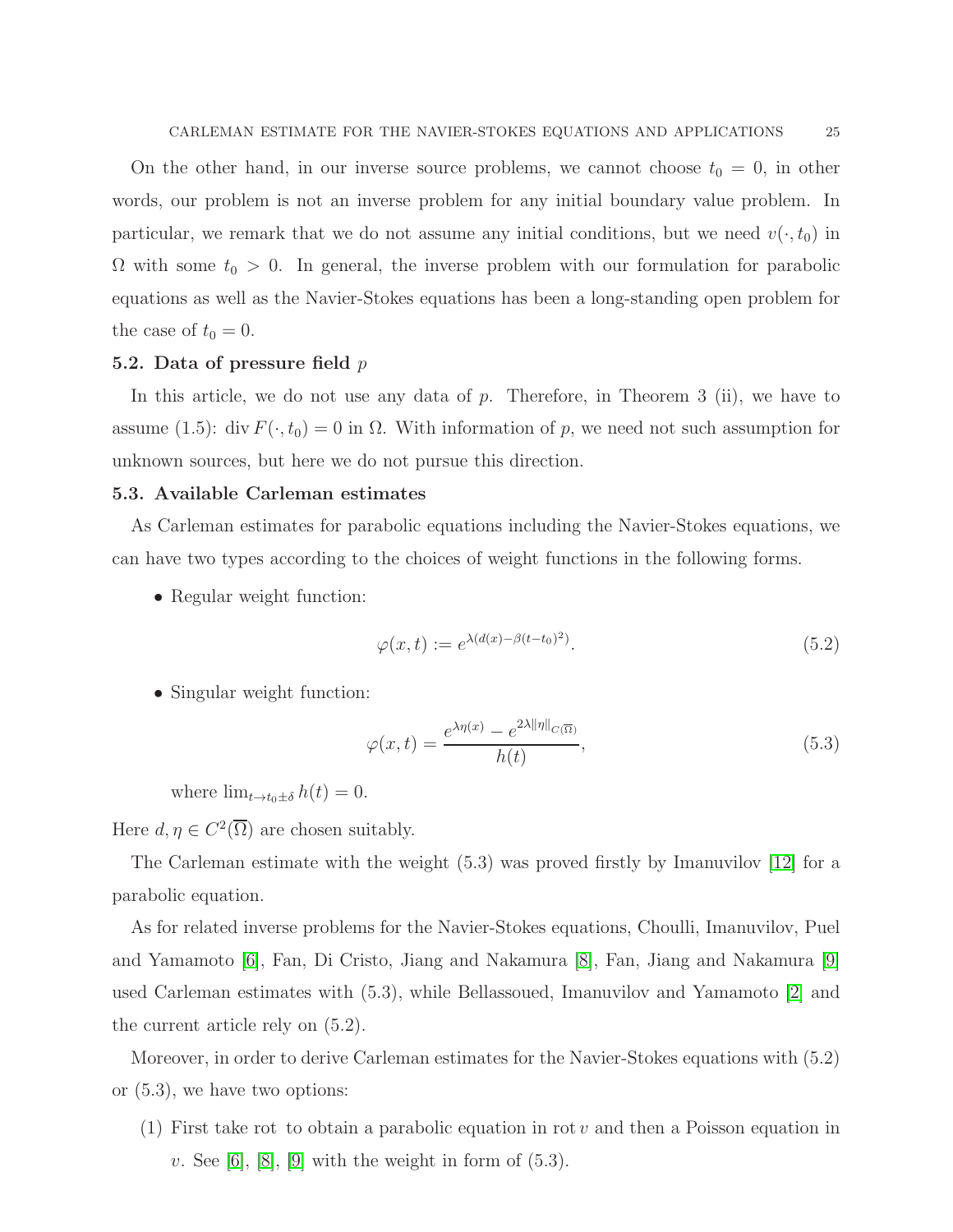(2) First take div to obtain a Poisson equation in p and then a parabolic equation in v. See also [\[2\]](#page-29-3) with the weight in form of (5.2).

The present article is based on Option (1) with the weight function (5.2), which is a different combination of the weight function and the option.

## 5.4. Improvement of Theorem 3 (ii)

So far, we prefer to a use of Carleman estimates of a limited category. Here we apply an  $H^{-1}$ -Carleman estimate for  $\Delta$  and improve Theoerm 3 (ii).

Indeed we can relax condition (1.7) as

$$
|\partial_t^k \text{rot } F(x,t)| \le C(|\nabla F(x,t_0)| + |F(x,t_0)|), \quad (x,t) \in Q, \, k = 0,1. \tag{5.4}
$$

Compared with  $(1.7)$ , we need not the second derivative in t on the left-hand side. Then reducing the time regularity by 1 in data and a priori bound, we can improve the conclusion in Theorem 3 (ii) as follows. We recall that  $D_1$  is defined by (1.8).

## Proposition 1.

There exist constants  $C > 0$  and  $\theta \in (0, 1)$ , which are dependent on  $\Omega_0$ ,  $M_1$ ,  $\Gamma$ , such that

$$
||F||_{H^{1}(\Omega_{0})} \leq C(D_{1} + D_{1}^{\theta})
$$
\n(5.5)

for each

$$
F \in \mathcal{F}_3 := \{ F \in H^1(I; H^2(\Omega)) ; \, \text{supp} F(\cdot, t_0) \subset \Omega, \ (1.5) \text{ and } (5.4) \text{ are satisfied} \},
$$

provided that (1.9) holds with arbitrarily chosen constant  $M_1 > 0$ .

We can relax also the condition supp  $F(\cdot, t_0) \subset \Omega$ , but for simplicity we keep this condition in  $\mathcal{F}_3$  and here give

## Sketch of the proof of (5.5).

Under the assumption, we can follow the argument in the proof of Theorem 3 (i) and reach (4.12). Application of (5.4) to the first term on the right-hand side of (4.12) yields

$$
\int_{\Omega} |\text{rot}\,F(x,t_0)|^2 e^{2s\varphi(x,t_0)} dx \leq \frac{C}{s} \int_{Q} (|F(x,t_0)|^2 + |\nabla F(x,t_0)|^2) e^{2s\varphi(x,t)} dx dt
$$

$$
+ Cs^2 M_1^2 e^{2s\mu_2} + Ce^{Cs} s^2 D_1^2 \tag{5.6}
$$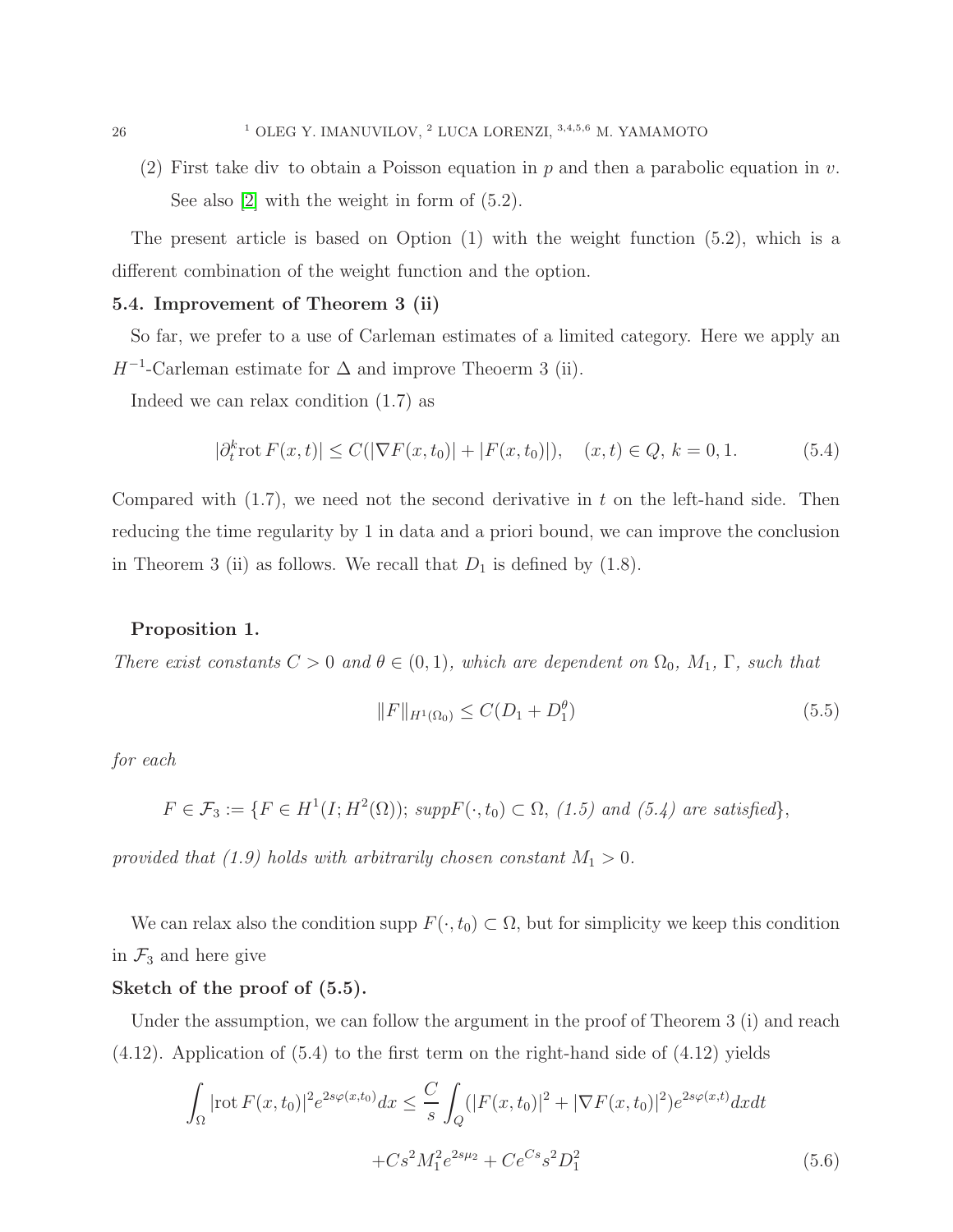for all large  $s > 0$ . We estimate the first term on the right-hand side of  $(5.6)$  as follows:

$$
\int_{Q} (|F(x,t_0)|^2 + |\nabla F(x,t_0)|^2) e^{2s\varphi(x,t)} dx dt
$$
\n
$$
= \int_{\Omega} (|F(x,t_0)|^2 + |\nabla F(x,t_0)|^2) e^{2s\varphi(x,t_0)} \left( \int_{t_0-\delta}^{t_0+\delta} e^{2s(\varphi(x,t) - \varphi(x,t_0))} dt \right) dx.
$$

Since  $d \geq 0$  on  $\overline{\Omega}$ , we see

$$
\int_{t_0-\delta}^{t_0+\delta} e^{2s(\varphi(x,t)-\varphi(x,t_0))} dt = \int_{t_0-\delta}^{t_0+\delta} e^{-2se^{\lambda d(x)}(1-e^{-\lambda \beta (t-t_0)^2})} dt
$$
  

$$
\leq \int_{t_0-\delta}^{t_0+\delta} e^{-2s(1-e^{-\lambda \beta (t-t_0)^2})} dt = o(1)
$$

as  $s\to\infty$  by the Lebesgue theorem. Therefore,

$$
\int_{Q} (|F(x,t_0)|^2 + |\nabla F(x,t_0)|^2) e^{2s\varphi(x,t)} dx dt = o(1) \int_{\Omega} (|F(x,t_0)|^2 + |\nabla F(x,t_0)|^2) e^{2s\varphi(x,t_0)} dx
$$

and so (5.6) yields

$$
s \int_{\Omega} |\text{rot } F(x, t_0)|^2 e^{2s\varphi(x, t_0)} dx
$$
  
\n
$$
\leq o(1) \int_{\Omega} (|F(x, t_0)|^2 + |\nabla F(x, t_0)|^2) e^{2s\varphi(x, t_0)} dx + Cs^3 M_1^2 e^{2s\mu_2} + Ce^{Cs} s^3 D_1^2
$$
\n(5.7)

for all large  $s > 0$ .

Now by  $(1.5)$ , we have

$$
-\Delta F(x, t_0) = \text{rot rot } F(x, t_0), \quad x \in \Omega,
$$
\n(5.8)

and supp  $F(\cdot, t_0) \subset \Omega$ . We show an  $H^{-1}$ -Carleman estimate for  $\Delta$  as follows. Let  $E, E \subset \mathbb{R}^n$ be bounded domains with smooth boundaries  $\partial E$  and  $\partial \tilde{E}$  such that  $\overline{E} \subset \tilde{E}$ , and  $\omega \subset \tilde{E} \setminus \overline{E}$ be an arbitrary non-empty open set. Then in Imanuvilov [\[12\]](#page-29-10) it is proved that there exists  $\eta \in C^2(\overline{E})$  satisfying

$$
\eta = 0 \quad \text{on } \partial \tilde{E}, \quad \eta > 0 \quad \text{in } \tilde{E}, \quad |\nabla \eta| > 0 \quad \text{on } \overline{\tilde{E} \setminus \omega}. \tag{5.9}
$$

We set  $\varphi_0(x) := e^{\lambda \eta(x)}$  with sufficiently large constant  $\lambda > 0$ . Then

## Lemma 4.

There exist constants  $C > 0$  and  $s_0 > 0$  such that

$$
\int_{E} (|\nabla w(x)|^2 + s^2 |w(x)|^2) e^{2s\varphi_0(x)} dx \le C \sum_{j=1}^n s \int_{E} |g_j(x)|^2 e^{2s\varphi_0(x)} dx
$$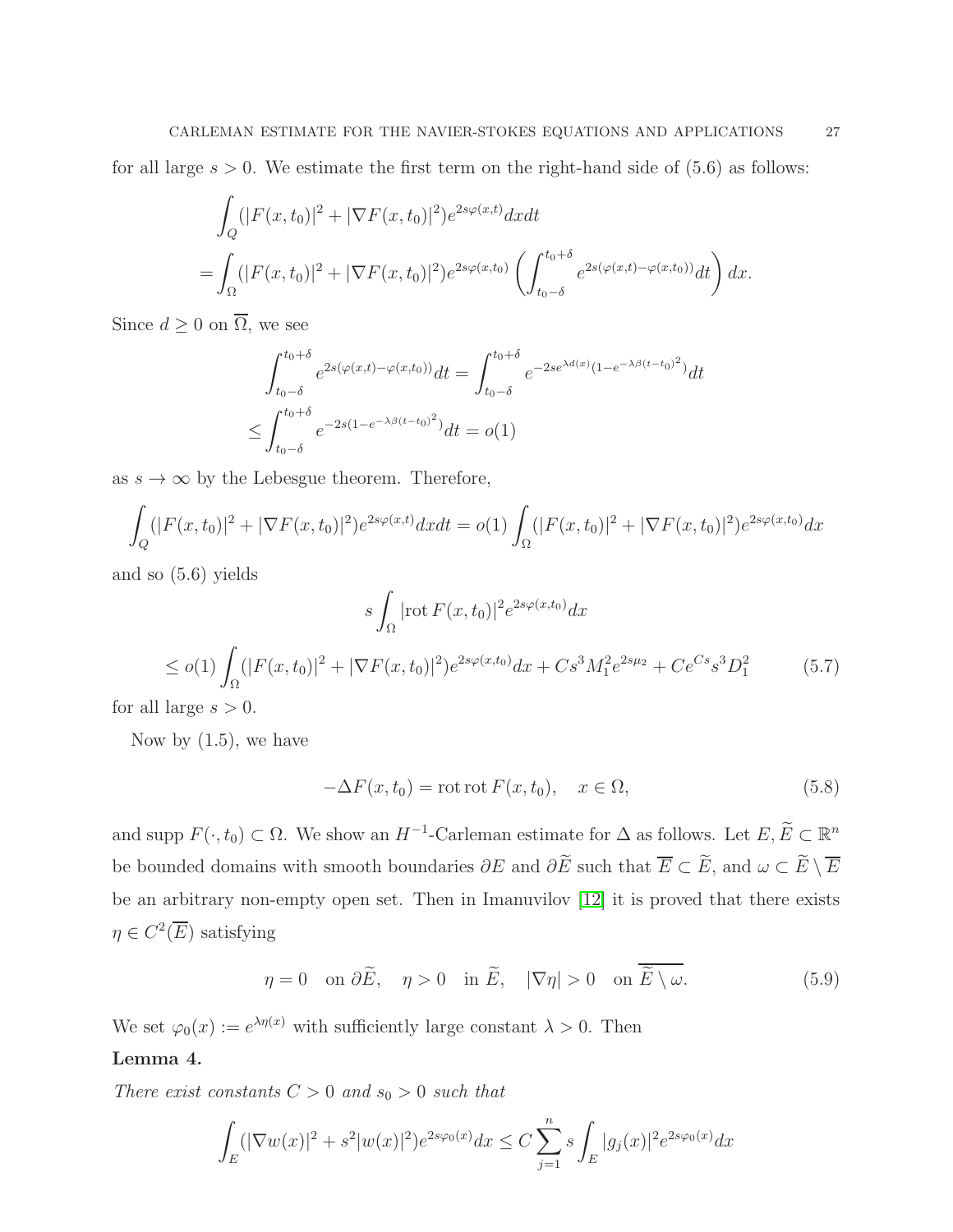for all  $s > s_0$  and  $w \in H_0^2(E)$  satisfying

$$
\Delta w = \sum_{j=1}^{n} \partial_j g_j(x), \quad x \in E.
$$

This is a Carleman estimate where the right-hand side is estimated in  $H^{-1}$ -space, while Lemma 3 in Section 2 is a Carleman estimate whose right-hand side is estimated in the  $L^2$ -space.

Lemma 4 is proved as follows: We make the zero extension of w in E to  $\widetilde{E} \supset E$ . By  $w \in H_0^2(E)$ , we see that  $w \in H_0^2(E)$  and  $w = 0$  in  $E \setminus E$ . Hence, applying Theorem 2.2 in Imanuvilov and Puel [\[13\]](#page-30-8), we have

$$
\int_{\tilde{E}} (|\nabla w(x)|^2 + s^2 |w(x)|^2) e^{2s\varphi_0(x)} dx \le C \sum_{j=1}^n s \int_{\tilde{E}} |g_j(x)|^2 e^{2s\varphi_0(x)} dx
$$

for all large  $s > 0$ , which is Lemma 4.

Here we fix sufficiently large  $\lambda > 0$  and so in the Carleman estimate we can omit the dependence of the constants and the estimate on  $\lambda$ .

We apply Lemma 4 by setting  $\widetilde{E} = \Omega_1$  and  $E = \Omega$  and  $\eta(x) = d(x)$ , where  $\Omega_1 \supsetneq \overline{\Omega}$  satisfies (3.1). Moreover rot rot  $F(x,t_0)$  is given by a linear combination of  $\partial_j[\text{rot } F(x,t_0)]_k$ ,  $1 \le j, k \le k$ 3, where  $[\cdot]_k$  denotes the k-th component of a vector under consideration. Application of Lemma 4 to (5.8) implies

$$
\int_{\Omega} (|\nabla F(x,t_0)|^2 + s^2 |F(x,t_0)|^2) e^{2s\varphi(x,t_0)} dx \leq Cs \int_{\Omega} |\text{rot } F(x,t_0)|^2 e^{2s\varphi(x,t_0)} dx
$$

for all large  $s > 0$ . Substituting  $(5.7)$ , we obtain

$$
\int_{\Omega} (|\nabla F(x, t_0)|^2 + s^2 |F(x, t_0)|^2) e^{2s\varphi(x, t_0)} dx
$$
  
\n
$$
\leq o(1) \int_{\Omega} (|\nabla F(x, t_0)|^2 + |F(x, t_0)|^2) e^{2s\varphi(x, t_0)} dx + Cs^3 M_1^2 e^{2s\mu_2} + Ce^{Cs} s^3 D_1^2
$$

for all large  $s > 0$ .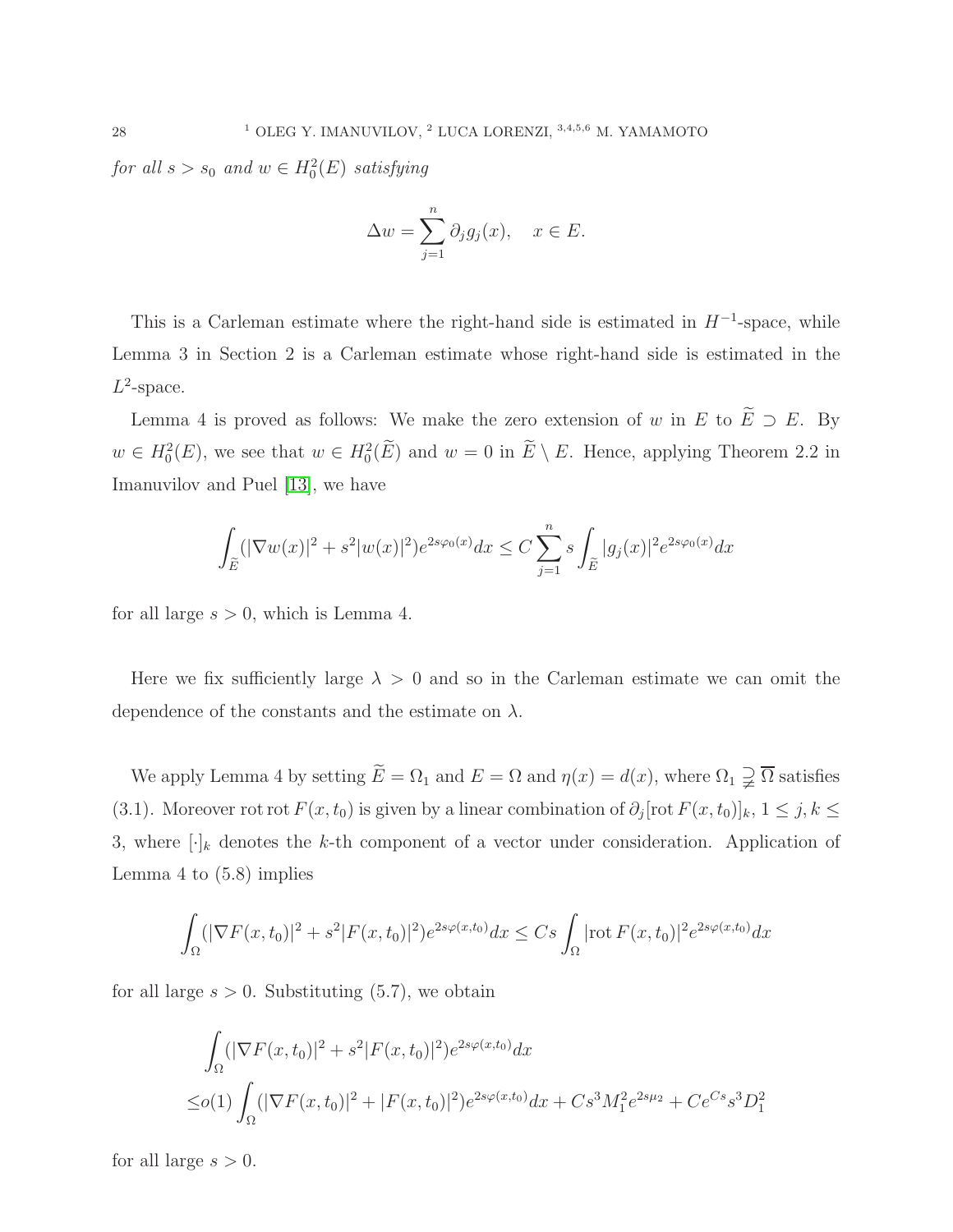Choosing  $s > 0$  sufficiently large, we can absorb the first term on the right-hand side into the left-hand side, we obtain

$$
\int_{\Omega} (|\nabla F(x, t_0)|^2 + |F(x, t_0)|^2) e^{2s\varphi(x, t_0)} dx \leq C s^3 M_1^2 e^{2s\mu_2} + C e^{Cs} s^3 D_1^2
$$

for all large  $s > 0$ . Then, by the same argument as in the final part of the proof of Theorem 3 (i), we can complete the proof of  $(5.5)$ .

In place of Lemma 4, one may apply a Carleman estimate (e.g., Vogelsang [\[21\]](#page-30-9)) for a system rot  $w = g$  and div  $w = 0$ , but we do not exploit here.

## 6. Appendix. Derivation of Lemma 2 from Lemma 3

Let  $t \in I$  be arbitrarily fixed. Then, applying Lemma 3 to  $-\Delta r(x,t) = g(x,t)$  in Q, we have

$$
\int_{\Omega} (s|\nabla r(x,t)|^2 + s^3 |r(x,t)|^2) e^{2\tilde{s}\varphi(x,t_0)} dx
$$
  
\n
$$
\leq C \int_{\Omega} |g(x,t)|^2 e^{2\tilde{s}\varphi(x,t_0)} dx + C\tilde{s}^3 \int_{\partial\Omega} (|\nabla r(x,t)|^2 + |r(x,t)|^2) e^{2\tilde{s}\varphi(x,t_0)} dS \qquad (6.1)
$$

for all  $\widetilde{s} > s_1$ : some constant.

 $\overline{\phantom{a}}$ 

We set  $s_* := s_1 e^{\lambda \beta \delta^2}$ . Let  $s > s_*$ . Then

$$
se^{-\lambda\beta(t-t_0)^2} \ge se^{-\lambda\beta\delta^2} > s_1
$$

for all  $t \in \overline{I}$ . Then in (6.1), setting  $\tilde{s} := s e^{-\lambda \beta (t - t_0)^2}$ , we see

$$
\int_{\Omega} (se^{-\lambda\beta(t-t_0)^2} |\nabla r(x,t)|^2 + s^3 e^{-3\lambda\beta(t-t_0)^2} |r(x,t)|^2) e^{2se^{-\lambda\beta(t-t_0)^2} \varphi(x,t_0)} dx
$$
  

$$
\leq C \int_{\Omega} |g(x,t)|^2 e^{2se^{-\lambda\beta(t-t_0)^2} \varphi(x,t_0)} dx + Cs^3 e^{-3\lambda\beta(t-t_0)^2} \int_{\partial\Omega} (|\nabla r|^2 + |r|^2) e^{2se^{-\lambda\beta(t-t_0)^2} \varphi(x,t_0)} dS.
$$

Here, by  $e^{-\lambda \beta (t-t_0)^2} \ge e^{-\lambda \beta \delta^2}$  for  $t \in I$ , we see

$$
\int_{\Omega} (se^{-\lambda\beta\delta^2} |\nabla r(x,t)|^2 + s^3 e^{-3\lambda\beta\delta^2} |r(x,t)|^2) e^{2s\varphi(x,t)} dx
$$
  
\n
$$
\leq C \int_{\Omega} |g(x,t)|^2 e^{2s\varphi(x,t)} dx + Cs^3 \int_{\partial\Omega} (|\nabla r|^2 + |r|^2) e^{2s\varphi(x,t)} dS.
$$

Multiplying with  $e^{3\lambda\beta\delta^2}$  and integrating over  $t \in I$ , we complete the derivation of Lemma 2.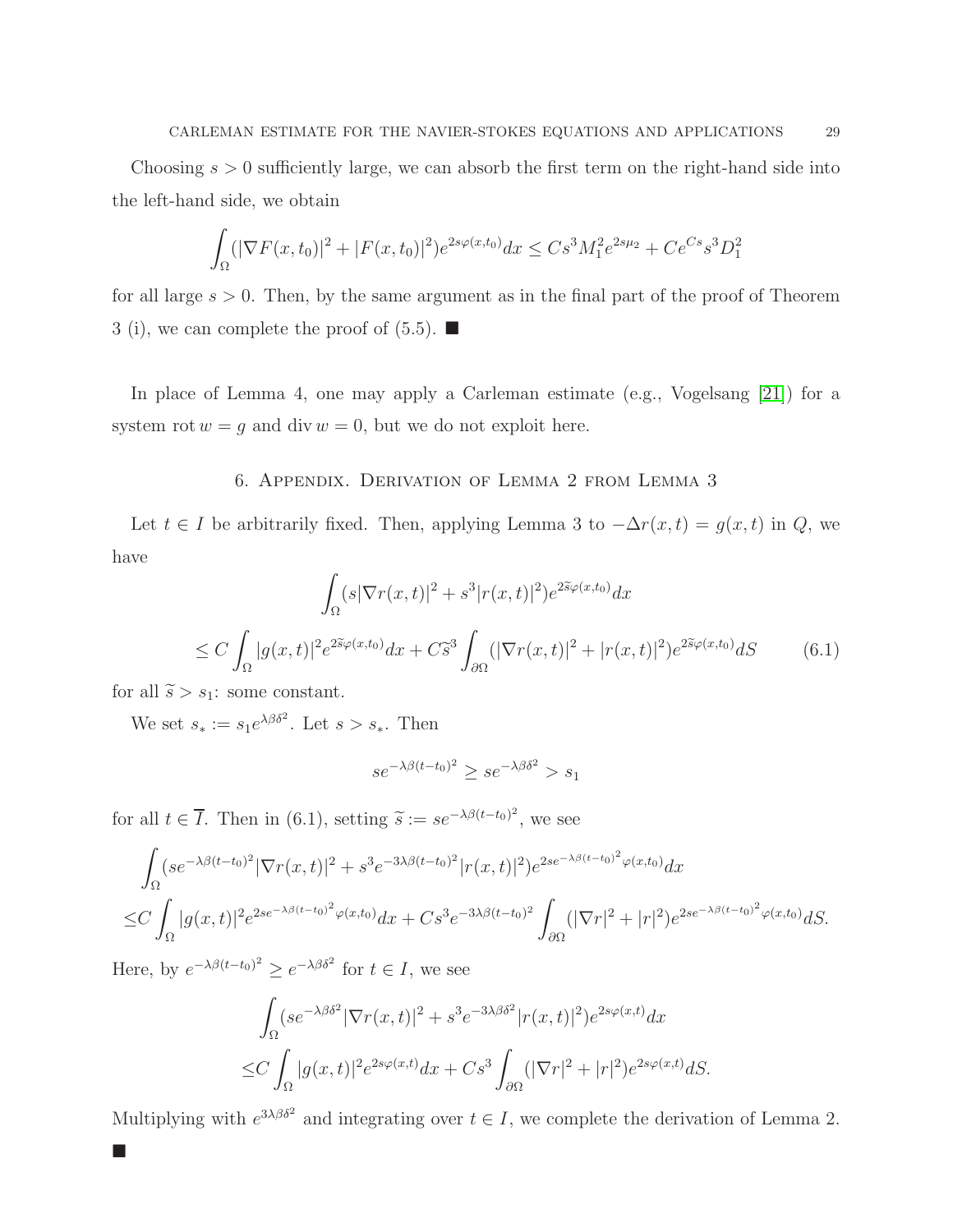#### Acknowledgment

The first author was supported partly by NSF grant DMS 1312900. The third author was supported by Grant-in-Aid for Scientific Research (S) 15H05740 and Grant-in-Aid (A) 20H00117 of Japan Society for the Promotion of Science, The National Natural Science Foundation of China (no. 11771270, 91730303), and the RUDN University Strategic Academic Leadership Program. Most of the article was composed when the first author stayed at University of Parma as visiting professor and he thanks the university for offering an excellent occasion.

#### **REFERENCES**

- <span id="page-29-3"></span><span id="page-29-1"></span>[1] L. Beilina and M.V. Klibanov, Approximate Global Convergence and Adaptivity for Coefficient Inverse Problems, Springer-Verlag, Berlin, 2012.
- <span id="page-29-2"></span>[2] M. Bellassoued, O.Y. Imanuvilov and M. Yamamoto, Carleman estimate for the Navier-Stokes equations and an application to a lateral Cauchy problem, Inverse Problems 32 (2016) 025001.
- <span id="page-29-4"></span>[3] M. Bellassoued and M. Yamamoto, Masahiro, Carleman Estimates and Applications to Inverse Problems for Hyperbolic Systems, Springer-Japan, Tokyo, 2017.
- <span id="page-29-0"></span>[4] M. Boulakia, Quantification of the unique continuation property for the nonstationary Stokes problem, Mathematical control  $\&$  related fields 6 (2016) 27-52.
- <span id="page-29-5"></span>[5] A.L. Bukhgeim and M.V. Klibanov, Global uniqueness of a class of multidimensional inverse problems, Soviet Math. Dokl. 24 (1981) 244-247.
- <span id="page-29-6"></span>[6] M. Choulli, O. Y. Imanuvilov, J.-P. Puel and M. Yamamoto, Inverse source problem for linearized Navier-Stokes equations with data in arbitrary sub-domain, Appl. Anal. 92 (2013) 2127-2143.
- <span id="page-29-7"></span>[7] C. Fabre, Uniqueness results for stokes equations and their consequences in linear and nonlinear control problems, ESAIM: COCV 1 (1996) 267-302.
- <span id="page-29-8"></span>[8] J. Fan, M. Di Cristo, Y. Jiang, and G. Nakamura, Inverse viscosity problem for the Navier-Stokes equation, J. Math. Anal. Appl. 365 (2010) 750-757.
- <span id="page-29-11"></span>[9] J. Fan, Y. Jiang, and G. Nakamura, Inverse problems for the Boussinesq system, Inverse Probl. 25 (2009), 085007 (10pp).
- <span id="page-29-9"></span>[10] E. Fernández-Cara, S. Guerrero, O.Y. Imanuvilov and J.-P. Puel, Local exact controllability of the Navier-Stokes system, J. Math. Pures Appl. 83 (2004), 1501-1542.
- <span id="page-29-10"></span>[11] X. Huang, O.Y. Imanuvilov, and M. Yamamoto, Stability for inverse source problems by Carleman estimates, Inverse Problems 36 (2020) 125006.
- [12] O.Y. Imanuvilov, Controllability of parabolic equations, Sbornik Math. 186 (1995), 879-900.